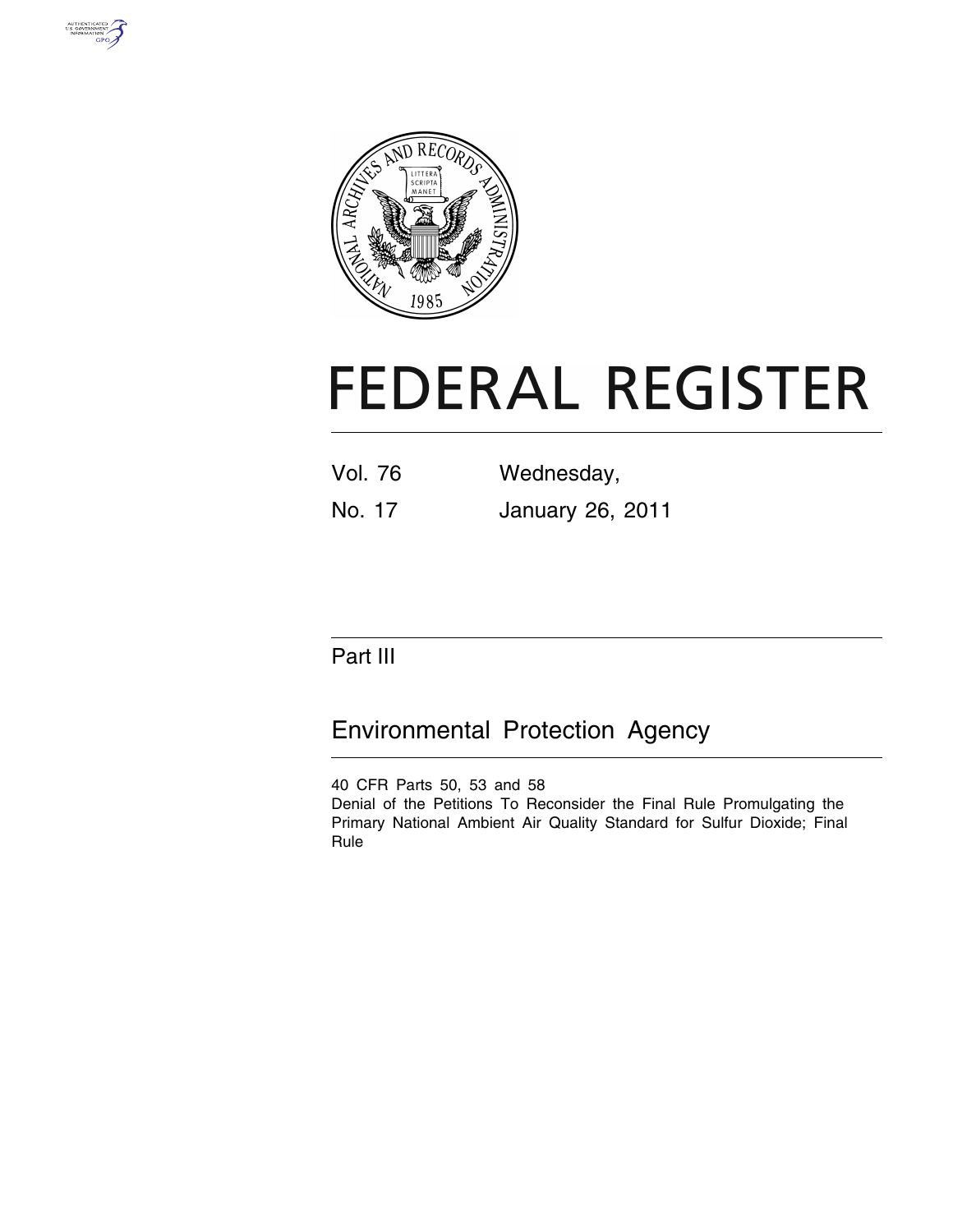# **ENVIRONMENTAL PROTECTION AGENCY**

# **40 CFR Parts 50, 53 and 58**

**[EPA–HQ–OAR–2007–0352; FRL–9255–7]** 

# **Denial of the Petitions To Reconsider the Final Rule Promulgating the Primary National Ambient Air Quality Standard for Sulfur Dioxide**

**AGENCY:** Environmental Protection Agency (EPA).

**ACTION:** Denial of petitions to reconsider.

**SUMMARY:** The Environmental Protection Agency (EPA, or Agency) is denying the petitions to reconsider the final revised primary national ambient air quality standard (NAAQS) for oxides of sulfur as measured by sulfur dioxide  $(SO<sub>2</sub>)$ issued under section 109 of the Clean Air Act (CAA). The final revised  $SO<sub>2</sub>$ Primary NAAQS was published on June 22, 2010, and became effective on August 23, 2010. EPA has carefully reviewed all of the petitions and revisited both the rulemaking record and the Administrator's decision process underlying the final revised  $SO<sub>2</sub>$ Primary NAAQS in light of these petitions. EPA's analysis of the petitions reveals that the petitions have provided inadequate and generally irrelevant arguments and evidence that the underlying information supporting the final revised  $SO<sub>2</sub>$  Primary NAAQS is flawed, misinterpreted or inappropriately applied by EPA. The petitioners' arguments fail to meet the criteria for reconsideration under the Clean Air Act.

**DATES:** This denial is effective January 14, 2011.

**ADDRESSES:** EPA's docket for this action is Docket ID No. EPA–HQ–OAR–2007– 0352. All documents in the docket are listed on the *<http://www.regulations.gov>*  Web site. Although listed in the index, some information is not publicly available, *e.g.,* confidential business information (CBI) or other information where disclosure is restricted by statute. Certain other material, such as copyrighted material, is not placed on the Internet and will be publicly available only in hard copy form. Publicly available docket materials are available either electronically through *<http://www.regulations.gov>* or in hard copy at EPA's Docket Center, Public Reading Room, EPA West Building, Room 3334, 1301 Constitution Avenue, NW., Washington, DC 20004. This Docket Center is open from 8:30 a.m. to 4:30 p.m., Monday through Friday, excluding legal holidays. The telephone

number for the Public Reading Room is (202) 566–1744, and the telephone number for the Air Docket is (202) 566– 1742.

**FOR FURTHER INFORMATION CONTACT:** Dr. Michael J. Stewart, Health and Environmental Impacts Division, Office of Air Quality Planning and Standards, U.S. Environmental Protection Agency, Mail code C504–06, Research Triangle Park, NC 27711; telephone: (919) 541– 7524; fax (919) 541–0237; e-mail: *[stewart.michael@epa.gov.](mailto:stewart.michael@epa.gov)* 

# **SUPPLEMENTARY INFORMATION:**

#### **Table of Contents**

The following topics are discussed in this document:

- I. Introduction
	- A. Summary
	- B. Background
	- 1. Revisions to the SO<sub>2</sub> Primary NAAQS 2. Preamble Discussion of Anticipated
	- Approaches for Implementation 3. Petitions for Reconsideration and for
- Judicial Review and Stay Requests II. Standard for Reconsideration
- III. Administrative Process Issues
- A. Summary of Petitioners' Arguments 1. UARG
- 2. NEDA/CAP
- 3. ASARCO
- 4. MSCC
- 5. TCEQ
- 6. North Dakota and South Dakota
- 7. WVDEP 8. ADEQ
- B. Responses to the Claims and Arguments Raised by the Petitioners
- 1. Petitioners' Objections Are to Agency Actions Which Are Not Final
- 2. EPA's Implementation Discussions Are Not of Central Relevance to the Decisions on the Final Revised SO2 Primary NAAQS
- 3. EPA's Implementation Discussions Were a Logical Outgrowth From the Proposed Rule
- 4. EPA Is Not Required To Promulgate Regulatory Requirements Regarding NAAQS Implementation and May Discuss Implementation Issues Through Non-Binding Guidance
- IV. Statutory and Regulatory Issues A. Summary of Petitioners' Arguments
	- 1. Consistency With ''Cooperative Federalism'' of CAA
	- 2. Consistency With CAA Section 107(d) Designations Requirements
	- 3. Consistency With CAA Section 110(a) SIP Planning Requirements
	- 4. Consistency With CAA Section 171(2) Definition of ''Nonattainment Area''
- 5. Consistency With SO2 Primary NAAQS Regulatory Text
- B. Responses to the Petitioners' Statutory and Regulatory Arguments
- V. Impact on Final Standard Issue A. Petitioners' Claims
	- B. EPA's Response
- VI. Stay of Final Rule Issue
	- A. Summary of Petitioners' Administrative Requests

B. EPA's Response to the Administrative Requests VII. Conclusion

## **I. Introduction**

# *A. Summary*

This is EPA's response denying the petitions to reconsider the final revised SO2 Primary NAAQS promulgated under Section 109 of the Clean Air Act (CAA, or Act) (75 FR 35520, June 22, 2010). EPA has considered all of the petitions, including the arguments presented therein and information provided by the petitioners as supporting evidence of their claims, and including materials submitted to the District of Columbia Circuit Court of Appeals that petitioners provided regarding the same or similar claims raised there in support of motions to stay the revised  $SO<sub>2</sub>$  Primary NAAQS. EPA has evaluated the merit of the petitioners' arguments in the context of the entire body of scientific and other evidence before the Agency. This response provides EPA's justifications for denying these petitions. Sections III–VI of this Decision set forth EPA's specific responses to the petitioners' arguments.

After a comprehensive, careful review and analysis of the petitions, EPA has determined that the petitioners' arguments and evidence are inadequate, irrelevant to the promulgation of the final revised SO2 Primary NAAQS, and do not show that the underlying information supporting the revised  $SO<sub>2</sub>$ Primary NAAQS is flawed, misinterpreted by EPA, or inappropriately applied by EPA. In fact, petitioners do not challenge the revised health-based SO<sub>2</sub> Primary NAAQS at all. The focus of their petitions is, instead, EPA's non-binding preamble discussion providing guidance regarding expected approaches for future implementation of the revised  $SO<sub>2</sub>$  Primary NAAQS, which they claim should not have been presented without first having undergone notice and comment procedures. They claim that this discussion relates to aspects of the revised SO2 Primary NAAQS that are of "central relevance" to the NAAQS decision itself, and as such have an impact on the promulgated NAAQS. The fact that EPA did not present this discussion in the notice of proposed rulemaking (NPRM), petitioners argue, violates the procedural requirements of the Clean Air Act and requires EPA to reconsider the promulgated rule. Moreover, petitioners argue that the discussion in the final rule preamble conflicts with numerous substantive provisions of the Act, as well as the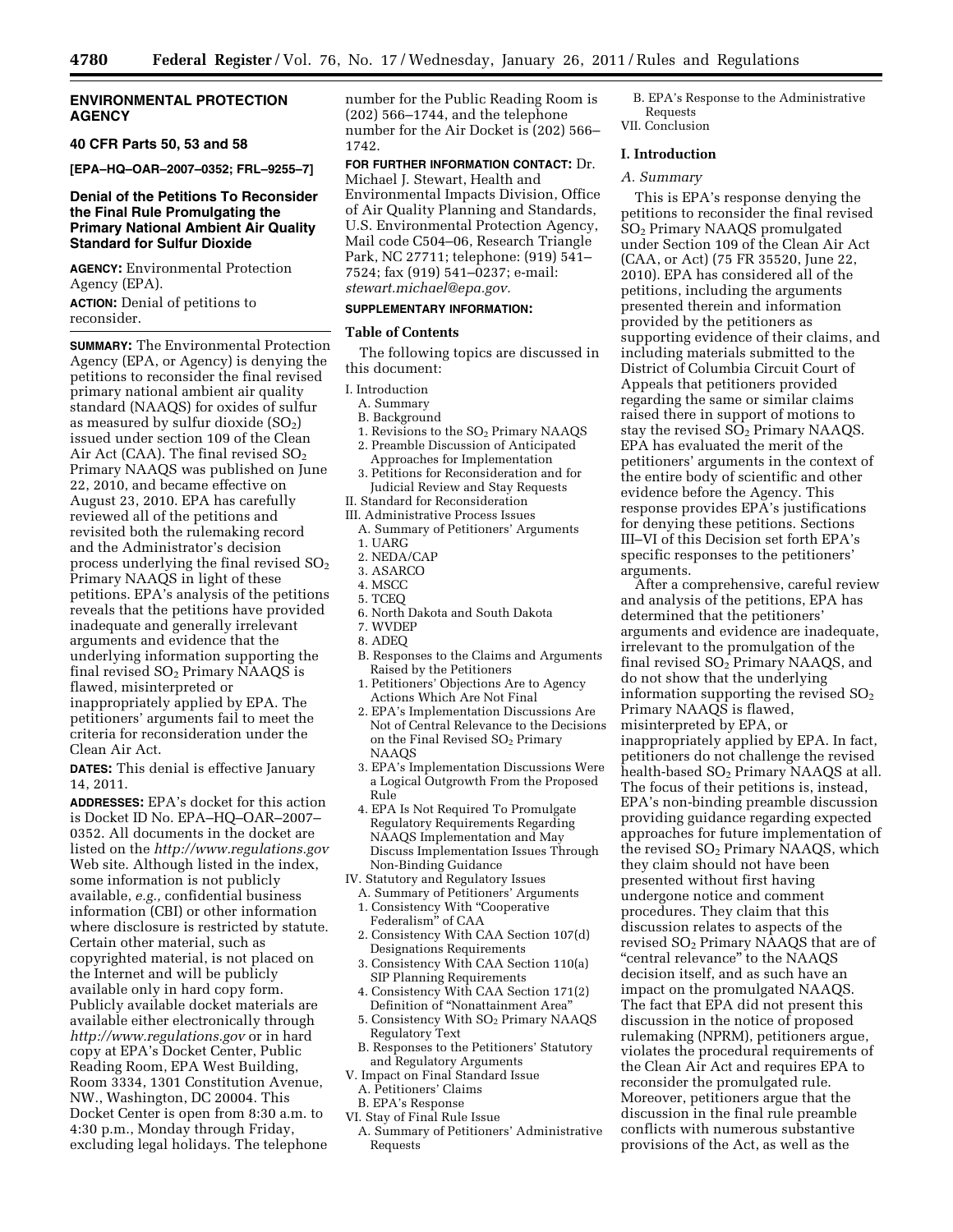regulatory text of the final NAAQS. Therefore, petitioners claim, EPA must stay the effectiveness of the revised  $SO<sub>2</sub>$ Primary NAAQS, pending the Agency's reconsideration of the preamble discussion and of the promulgated NAAQS.

As discussed in detail throughout this decision, petitioners' claims and the information they submit do not change or undermine our scientific conclusions regarding the appropriateness of the revisions to the SO2 Primary NAAQS, as determined under section 109 of the CAA. Nor do they change or undermine our conclusions regarding the promulgated requirements for an  $SO<sub>2</sub>$ monitoring network or the conforming regulatory changes we made to the Air Quality Index (AQI). More specifically, the arguments in the petitions do not lead EPA to change its final decisions regarding the need to revise the prior SO2 Primary NAAQS, and what those revisions should be. EPA's decisions were based on a thorough review in the Integrated Science Assessment for Oxides of Sulfur—Health Criteria (ISA) of scientific information on known and potential human health effects associated with exposure to  $SO<sub>2</sub>$  in the air. Those final decisions also took into account: (1) EPA's Risk and Exposure Assessment to Support the Review of the SO2 Primary National Ambient Air Quality Standard (REA), which provided quantitative exposure and risk analyses based on the ISA; (2) advice and recommendations of the statutory review body, the Clean Air Act Science Advisory Committee (CASAC), as reflected in its letters to the Administrator and its public discussions of the ISA and REA; (3) public comments received during the development of the ISA and REA; and (4) public comments received on EPA's NPRM for the revised SO<sub>2</sub> Primary NAAQS.

A core defect in petitioners' arguments is that they are not based on consideration of the body of scientific information that informed EPA's final decisions in promulgating the revised SO2 Primary NAAQS. In fact, petitioners' arguments have nothing at all to do with EPA's scientific conclusions, and provide no new information or basis for EPA to revisit either those conclusions or the specific SO2 Primary NAAQS that EPA promulgated. Petitioners' objections regarding the final rule preamble's nonbinding discussion of anticipated future implementation approaches are neither relevant to nor persuasive in challenging EPA's promulgated revised SO2 Primary NAAQS. They certainly are not material or a reliable basis on which

to question the validity and credibility of the body of science underlying EPA's SO2 NAAQS decision, or the decision process as articulated in the NPRM and final rulemaking notice. Petitioners' assertions regarding the additional preamble discussion providing guidance on expected future and separate implementation actions are thus not an appropriate basis on which to challenge the voluminous and well documented body of science that is the technical foundation of EPA's revised  $SO<sub>2</sub>$ Primary NAAQS.

A second, and equally important, defect in petitioners' arguments is their assumption that EPA's non-binding preamble discussion of anticipated approaches for separate future implementation actions constituted, itself, final agency action governing those future actions. Although petitioners do not demonstrate how EPA's discussion has such final, binding and enforceable effect, their implicit assumption is that EPA has already taken final rulemaking action on the discussed implementation approaches. Only if EPA had taken such final action on these discussed approaches could there possibly be an issue regarding whether EPA's discussion was a "logical" outgrowth'' of the proposed rule, and whether it was of "central relevance" to the promulgated revised  $SO<sub>2</sub>$  Primary NAAQS sufficient to support a petition for reconsideration. Similarly, for the discussion to constitute a ''procedural error,'' it would first have to represent a ''determination'' under section 307(d) that is a final rulemaking action. But the preamble discussion at issue was not such a final agency action. EPA plainly stated that the discussion represented non-binding guidance regarding future actions, that the Agency's anticipated approach could continue to evolve as further guidance is developed, and that the Agency expected there to be circumstances in which the anticipated approaches may not apply. In other words, regarding the implementation discussion, EPA has not yet taken a final action that could be ''reconsidered.''

Even assuming, for the sake of argument, that EPA's implementation discussion as presented in the final preamble to the SO2 Primary NAAQS could have constituted final action, it is separate and independent from the establishment of the health-based  $SO<sub>2</sub>$ Primary NAAQS itself. Therefore, the Agency does not regard the discussion as having been of "central relevance" to the regulatory decision on the NAAQS itself. In setting NAAQS that are "requisite" to protect public health with an adequate margin of safety, as provided in section 109(b) of the Act,

EPA's task is to establish standards that are neither more nor less stringent than necessary for these purposes. In so doing, EPA may not consider costs of implementing the standards. *Whitman*  v. *American Trucking Associations,* 531 U.S. 457, 471, 475–76 (2001). Petitioners frequently assert that the implementation discussion is an "aspect" of the final NAAQS itself, but this is incorrect given that issues regarding future implementation are not part of the NAAQS itself and are legally irrelevant to the setting of the NAAQS. At most, the preamble's discussion of modeling partly influenced only the reduced scope of the promulgated required monitoring network, compared to that proposed, and no petitioner has objected to that reduction. Consequently, we reject petitioners' assertions that the non-binding preamble discussion of the anticipated future implementation approaches, even if "final action," is "of central relevance" to the promulgation of the  $SO<sub>2</sub>$  Primary NAAQS, and therefore conclude that reconsideration of the rule in light of that discussion is not warranted.

Assuming again for the purpose of argument that the preamble's nonbinding implementation discussion could be both "final action" and "of central relevance'' to the outcome of the NAAQS decision, we further disagree with petitioners' claims that the discussion was not a ''logical outgrowth'' of the proposal and that the CAA required us to present the discussion in the NPRM before we could address the expected implementation approaches in the final rule's preamble or in other guidance documents. Although the NPRM did not specifically address the modeling based approach to implementation discussed in the preamble to the final rule, it has long been EPA's practice in implementing the prior  $SO<sub>2</sub>$  Primary NAAQS to rely upon both modeling and monitoring to determine whether areas have attained the NAAQS. To the extent the preamble discussion in the NPRM concerning a monitoring based approach was interpreted by interested parties to announce a proposed change to that longstanding practice, the context for this proposed change was the past practice of the Agency and the rulemaking process inherently leaves open the possibility that an agency will choose not to adopt any proposed change to its historic practice. Therefore, interested parties should have foreseen that EPA might not, in fact, "promulgate" any such change but instead discuss our expectation to continue our historic practice, and they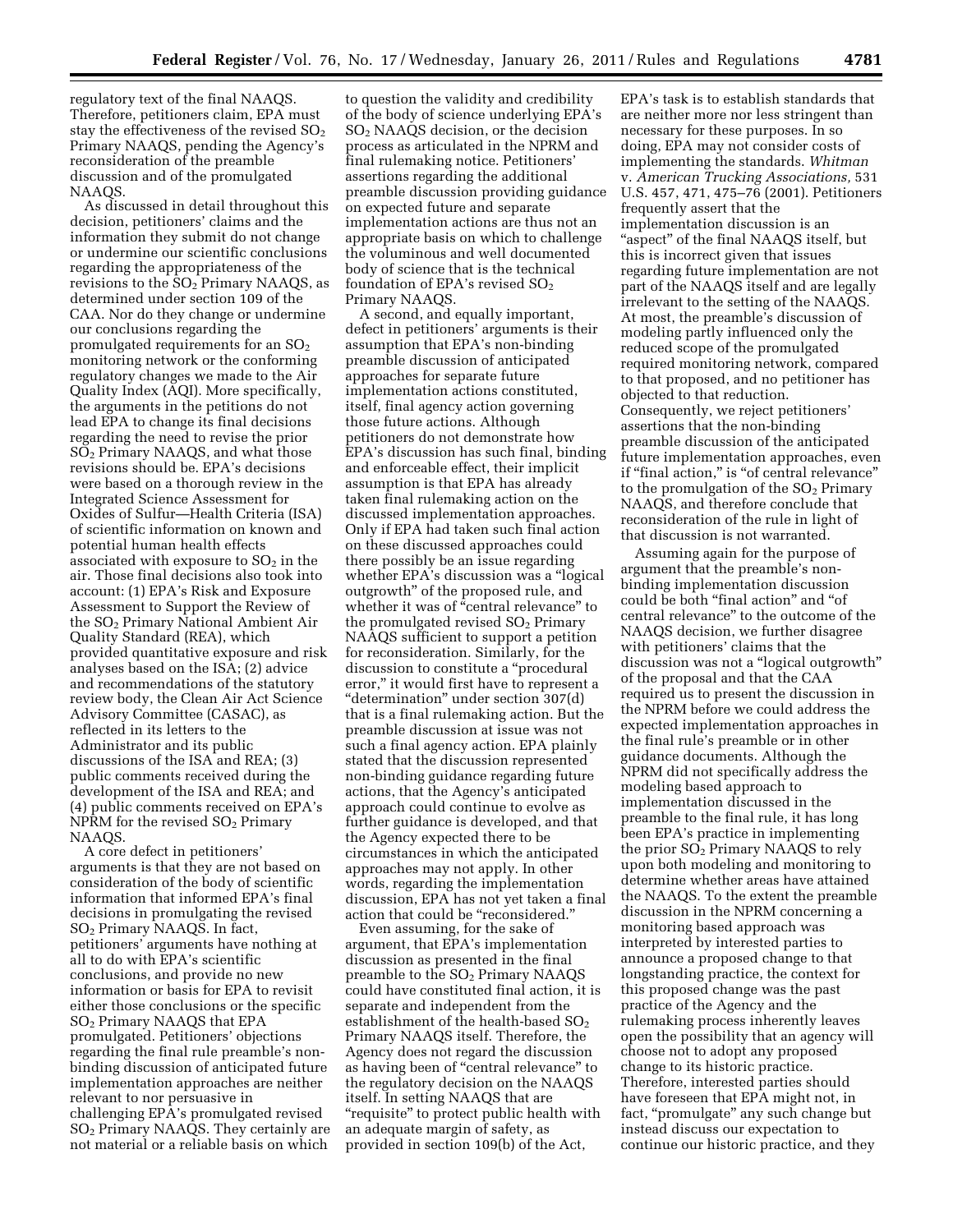had ample opportunity to comment on that possibility. In fact, interested parties did comment on the related issue of the burden of relying on monitoring, and suggested that EPA instead use modeling to relieve that administrative burden. Partly in response to those comments, EPA explained its anticipated approaches of continuing to rely upon both modeling and monitoring in implementing the Primary SO<sub>2</sub> NAAQS, and made clear that except for the promulgated provisions relating to the scope of the monitoring network and associated requirements, the Agency was still developing its policy for future implementation actions such as area designations and determinations of NAAQS attainment, and would decide whether to base such actions on modeling or monitoring in the future on a case-by-case basis. Thus, although EPA disagrees with the petitioners' view that the non-binding preamble discussion on future implementation represents final agency action of central relevance to the NAAQS decision, even if the preamble to the final rule has this effect, EPA committed no procedural error in presenting this discussion in the final rule's preamble, and reconsideration is not warranted.

Furthermore, EPA disagrees with petitioners' assertions that the Agency is required under the CAA to promulgate, as regulatory provisions, requirements addressing future implementation of the NAAQS of the type that petitioners demand. Nothing in the CAA requires this, and the rulemaking for prior  $SO<sub>2</sub>$ Primary NAAQS did not contain such regulatory requirements. Consequently, we disagree with petitioners' claims that it is now improper to continue to address implementation issues in nonbinding guidance such as that which EPA has frequently issued regarding SO2 NAAQS implementation and which EPA presented in the final rule preamble. Although the preamble's inclusion of such guidance and statements regarding the intent to issue further guidance do not warrant reconsideration of the final rule, we fully expect to continue to evaluate implementation issues as we proceed to develop such non-binding guidance and take implementing actions.

In addition to petitioners' administrative process arguments, EPA disagrees with petitioners' claims that the final rule preamble's non-binding implementation discussion is inconsistent with applicable substantive CAA statutory provisions or with the regulatory text of the  $SO<sub>2</sub>$  Primary NAAQS. Petitioners present a series of arguments claiming that our explanation

of our anticipated approaches for area designations and action on state implementation plan (SIP) submissions unlawfully conflicts with the principles of ''cooperative federalism'' embraced by the CAA and with provisions and past practice under, for example, CAA sections 107(d), 110(a), 171(2), and the promulgated regulatory text of 40 CFR 50.17(b) and (c) and Appendix T section 1.1. As we explain in section IV below, none of petitioners' arguments has merit or warrants reconsideration of the final rule. Moreover, petitioners must necessarily wait for final agency action to challenge whatever implementation approaches EPA eventually adopts when making designations and taking SIP actions. Moreover, we continue to believe the implementation approaches discussed in the final rule preamble, if taken in future final actions, would be consistent with governing statutory and regulatory provisions. Of course, if public comments we receive on those future actions persuade us otherwise, we would consider taking other approaches and nothing EPA has done or stated to this point forecloses ultimate adoption of entirely different approaches. The very fact that future actions will provide us this opportunity to refine and otherwise change our anticipated approaches in advance of taking final action to make them binding shows that reconsideration of them under CAA section 307(d)(7)(B), at this preliminary stage, is not warranted. Nor are these objections ''of central relevance'' to the outcome of the final SO2 Primary NAAQS. Thus, they do not meet the criteria for reconsideration under CAA section 307(d)(7)(B).

For similar reasons, discussed further in Section V, we disagree with petitioners' claims that the non-binding implementation discussion has any ''impact'' on the promulgated NAAQS. As the discussion does not represent final agency action, it cannot have any direct and immediate ''impact'' on anything. Petitioners' objections on this point distill to a claim that using modeling to determine whether areas are attaining the  $SO<sub>2</sub>$  Primary NAAQS would be more "conservative" and could over-predict ambient SO<sub>2</sub> concentrations in a specific instance, resulting in more identified violations than if monitoring were exclusively used. Of course, if such over-prediction were claimed to occur in a given instance, interested parties would have a fair opportunity to show that using modeling in that case may not be appropriate. As explained in the preamble discussion, we believe that the opposite is more likely to be true. The

SO2 Primary NAAQS itself is premised on the three-year average of the 99th percentile of the daily maximum 1-hour average concentrations not exceeding the level of the NAAQS in the ambient air. *See* 40 CFR 50.17(b) at 75 FR 35592. Modeling can very accurately identify areas of potential daily maximum 1 hour concentrations above the NAAQS. *See* 75 FR at 35559. Accurate prediction of daily maximum 1-hour SO<sub>2</sub> concentrations does not make the NAAQS more stringent, but, rather, implements it faithfully.

Finally, as further explained in section VI, EPA concludes that there is no basis for an administrative stay of the final SO2 Primary NAAQS. Under CAA section  $307(d)(7)(B)$ , EPA has authority to issue a stay for up to three months if it grants a petition to reconsider a final rule. As we are denying the petitions to reconsider, an administrative stay here is not warranted. In addition, a stay is not otherwise warranted. First, the petitioners have not made a strong showing on the merits that reconsideration is warranted, for all of the reasons upon which EPA is denying the petitions to reconsider. Second, the petitioners' general and speculative arguments concerning irreparable harm fail to account for the non-binding nature of the final rule preamble's implementation discussion, the opportunities for interested parties to assert their views in the future implementation actions about which petitioners are concerned, and also do not account for EPA's stated intention to provide further implementation guidance. Third, petitioners are incorrect in maintaining that it would be in the public interest to grant an administrative stay of the rule. Their arguments ignore the harm to the public that would occur from delayed implementation and attainment of the revised SO2 Primary NAAQS, rendering such a stay contrary to the public interest.

#### *B. Background*

## 1. Revisions to the  $SO<sub>2</sub>$  Primary NAAQS

Based on its review of the air quality criteria for oxides of sulfur and the primary NAAQS for oxides of sulfur as measured by  $SO<sub>2</sub>$ , EPA published a revised Primary SO2 NAAQS on June 22, 2010, so that the standards are requisite to protect public health with an adequate margin of safety, as appropriate under CAA section 109. *See*  75 FR 35520–35603. Specifically, EPA replaced the prior 24-hour and annual standards with a new one-hour  $SO_2$ standard at a level of 75 parts per billion (ppb), based on the three-year average of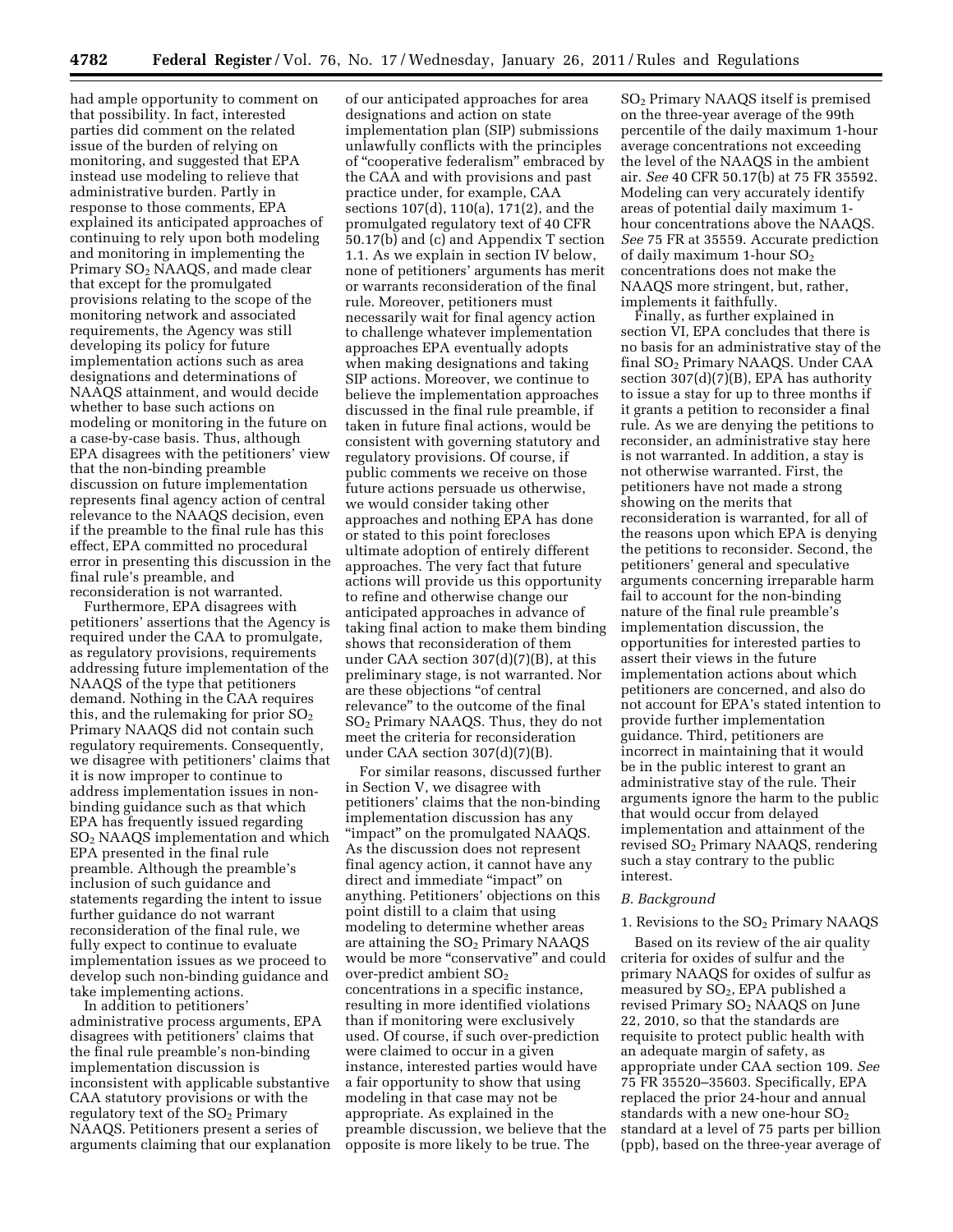the annual 99th percentile of 1-hour daily maximum concentrations. EPA also established requirements for an  $SO<sub>2</sub>$ monitoring network under section 110. *See* 75 FR at 35602. EPA did not, in this regulation, promulgate requirements governing designations of areas as either nonattainment, attainment or unclassifiable with respect to the revised NAAQS under CAA section 107, or governing development and approval of SIPs under CAA sections 110 and 192. Instead, for these future implementation actions, EPA provided in the preamble non-binding guidance regarding how the Agency initially expects to designate areas under the new NAAQS and how the NAAQS would be implemented by States, Tribes, local governments and EPA. *See*  75 FR at 35550–54, 35569–82. EPA indicated that the Agency expected to provide additional guidance for those future actions. *Id.* 

EPA revised the SO<sub>2</sub> primary NAAQS pursuant to two sections of the CAA that govern NAAQS establishment and revision. Section 108 directs EPA to identify and list air pollutants that meet certain criteria, including that the air pollutant ''in [the Administrator's] judgment, cause[s] or contribute[s] to air pollution which may reasonably be anticipated to endanger public health and welfare'' and ''the presence of which in the ambient air results from numerous or diverse mobile or stationary sources.'' CAA sections 108(a)(1). For those air pollutants listed, section 108 requires EPA to issue air quality criteria that ''accurately reflect the latest scientific knowledge useful in indicating the kind and extent of all identifiable effects on public health or welfare which may be expected from the presence of [a] pollutant in ambient air

\* \*" CAA section  $108(a)(2)$ .

Section 109(a) directs EPA to promulgate ''primary'' and ''secondary'' NAAQS for pollutants for which air quality criteria have been issued. Section 109(b)(1) defines a primary standard as one ''the attainment and maintenance of which in the judgment of the Administrator, based on [the air quality] criteria and allowing an adequate margin of safety, are requisite to protect the public health.'' CAA section  $109(b)$ <sup>[1]</sup>. The legislative history of section 109 indicates that a primary NAAQS is to be set at ''the maximum permissible ambient air level \* \* \* which will protect the health of any [sensitive] group of the population," and that for this purpose ''reference should be made to a representative sample of persons comprising the sensitive group rather than to a single person in such a group.'' S. Rep. No. 91–1196, 91st Cong.,

2d Sess. 10 (1970). *See also American Lung Ass'n* v. *EPA,* 134 F.3d 388, 389 (D.C. Cir. 1998) (''NAAQS must protect not only average healthy individuals, but also 'sensitive citizens'—children, for example, or people with asthma, emphysema, or other conditions rendering them particularly vulnerable to air pollution. If a pollutant adversely affects the health of these sensitive individuals, EPA must strengthen the entire national standard.''); *Coalition of Battery Recyclers Ass'n* v. *EPA,* 604 F.3d 613, 617–18 (D.C. Cir. 2010) (same).

The requirement that primary NAAQS include an adequate margin of safety is intended to address uncertainties associated with inconclusive scientific and technical information available at the time of standard setting. It is also intended to provide a reasonable degree of protection against hazards that research has not yet identified. *Lead Industries Ass'n* v. *EPA,* 647 F.2d 1130, 1154 (D.C. Cir. 1980), *cert. denied,* 449 U.S. 1042 (1980); *American Petroleum Inst.* v. *Costle,* 665 F.2d 1176, 1186 (D.C. Cir. 1981), *cert. denied,* 455 U.S. 1034 (1982). Thus, in selecting primary NAAQS, EPA may seek not only to prevent pollution levels that have been demonstrated to be harmful but also to prevent lower pollution levels that may pose an unacceptable risk of harm, even if the risk is not precisely identified as to the nature or degree.

In addressing the requirement for a margin of safety, EPA considers such factors as the nature and severity of the health effects involved, the size of the at-risk population[s], and the kind and degree of the uncertainties that must be addressed. In setting standards that are "requisite" to protect public health and welfare, as provided in section 109(b), EPA's task is to establish standards that are neither more nor less stringent than necessary for these purposes. In so doing, EPA may not consider the costs of implementing the standards. *Whitman* v. *American Trucking Ass'n,*  531 U.S. 457, 475–76 (2001). Consequently, in establishing the revised SO2 Primary NAAQS, EPA did not consider future implementation burdens or costs that might be borne by industrial sources, States, Tribes, local governments, or by EPA itself, such considerations not being relevant to the science based determinations required to be made under CAA section 109. However, as mentioned above, EPA did discuss and provide guidance on issues related to future implementation, without such considerations impermissibly affecting EPA's decision on the NAAQS itself.

States are primarily responsible for ensuring attainment and maintenance of

NAAQS once EPA establishes them. Under CAA section 110 and related provisions, States submit, for EPA approval, SIPs that provide for implementation, maintenance, enforcement, and attainment of such standards through control programs directed to sources of the pollutants involved. The States, in conjunction with EPA, also administer the prevention of significant deterioration (PSD) program under CAA sections 160–169 that covers these sources. In addition, federal programs provide for nationwide control of emissions through: The motor vehicle and motor vehicle fuel program under title II of the CAA; the new source performance standards (NSPS) under CAA sections 111 and 129; and the acid rain program under CAA title IV. EPA has also promulgated the Clean Air Interstate Rule (CAIR) to require additional  $SO_2$ emission reductions needed in the eastern United States. This rule was remanded by the U.S. Court of Appeals for the D.C. Circuit, and EPA recently proposed revisions to it. See *North Carolina* v. *EPA,* 531 F.3d 896 (D.C. Cir. 2008) and 75 FR 45210 (August 2, 2010). EPA is also developing ''maximum achievable control technology'' (MACT) standards under CAA sections 112 and 129 that the Agency expects will result in significant  $SO<sub>2</sub>$  reductions from the subject source categories.

EPA formally initiated the most recent review of the air quality criteria for oxides of sulfur and of the  $SO<sub>2</sub>$  Primary NAAQS on May 15, 2006 (71 FR 29023). The first draft of the ISA for Oxides of Sulfur-Health Criteria (ISA) and the Sulfur Dioxide Health Assessment Plan: Scope and Methods for Exposure and Risk Assessment (EPA, 2007b) were reviewed by CASAC at a public meeting held on December 5–6, 2007. EPA then developed the second draft of the ISA and the first draft of the Risk and Exposure Assessment to Support the Review of the  $SO<sub>2</sub>$  Primary [NAAQS] (REA), which CASAC reviewed at a public meeting held on July 30–31, 2008. EPA released the final ISA in September 2008 (EPA, 2008a). A second draft of the REA was reviewed by CASAC at a public meeting held April 16–17, 2009. The final REA containing the final staff policy assessment that considered the evidence presented the final ISA and the air quality, exposure, and risk characterization results as they related to the adequacy of the thencurrent SO2 NAAQS and potential alternative primary  $SO<sub>2</sub>$  standards, was completed in August 2009 (EPA 2009a).

On December 8, 2009, EPA published its proposed revisions to the primary SO2 NAAQS. *See* 74 FR 64810. EPA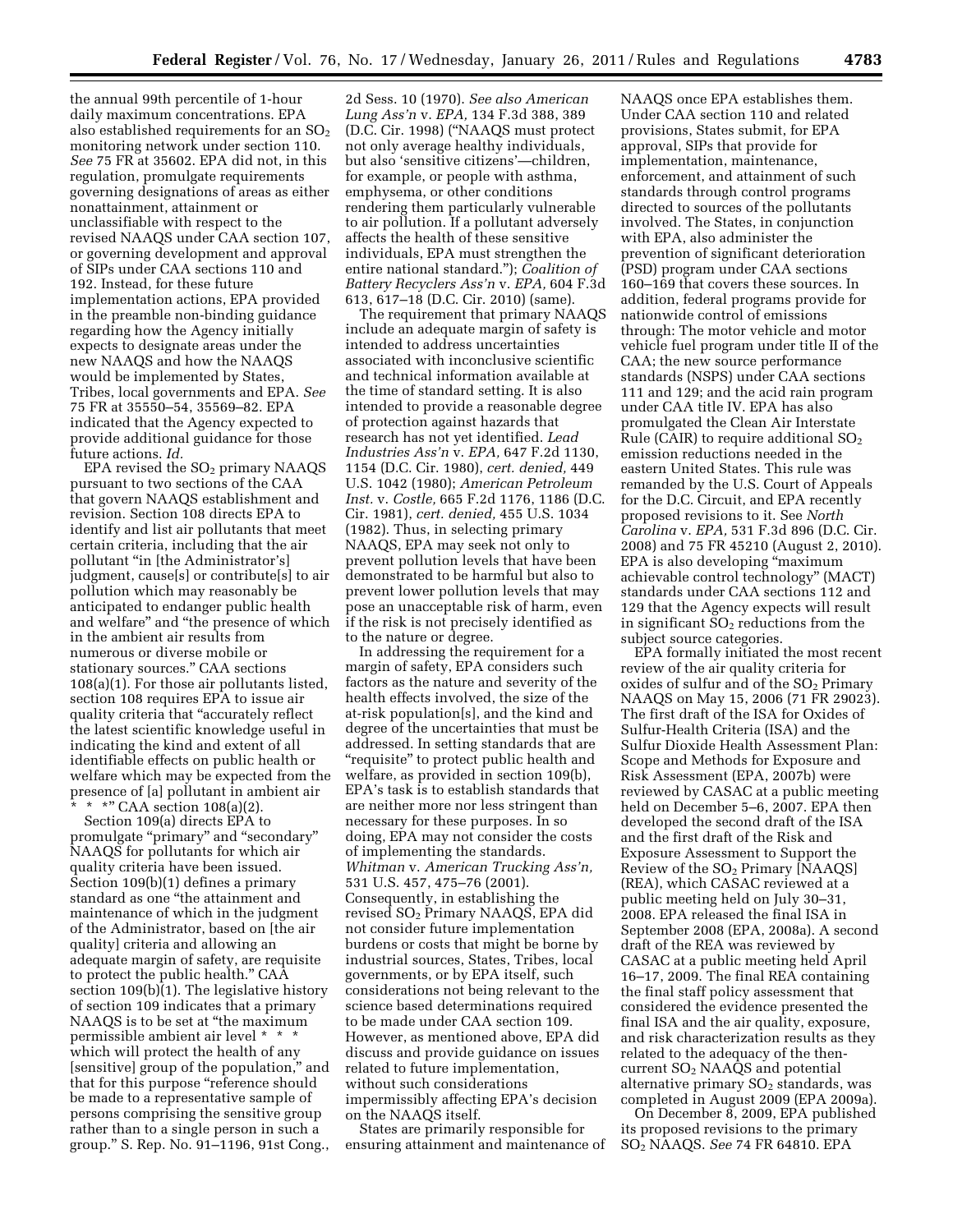presented a number of conclusions, findings, and determinations proposed by the Administrator, and invited general, specific, and/or technical comments on all issues involved with this proposal, including all such proposed judgments, conclusions, findings and determinations. EPA carefully considered these comments as it made its final decisions regarding the revised SO2 Primary NAAQS, as EPA described in its notice of final rulemaking. *See* 75 FR at 35523. The Administrator signed the final rule on June 2, 2010, and it was published in the **Federal Register** on June 22, 2010. EPA's thorough and detailed scientific rationale for the revised  $SO<sub>2</sub>$  Primary NAAQS is set forth at 75 FR 35524– 35550. For the reasons discussed therein, and taking into account information and assessments presented in the ISA and the REA, as well as the advice and recommendations of CASAC, the Administrator concluded that the then-current 24-hour and annual primary SO<sub>2</sub> NAAQS were not requisite to protect public health with an adequate margin of safety. The Administrator also reviewed each of the elements of the NAAQS—indicator, averaging time, form, and level—and promulgated a revised standard of 75 ppb based on the three-year average of the annual 99th percentile of the daily maximum one-hour average concentrations of  $SO<sub>2</sub>$ . The Administrator concluded that this standard will appropriately protect public health with an adequate margin of safety, and specifically will afford appropriate increased protection for asthmatics and other at-risk populations against an array of adverse respiratory health effects related to short-term (5 minutes to 24 hours)  $SO<sub>2</sub>$  exposure. These effects include decrements in lung function, increases in respiratory symptoms, and related serious indicators of respiratory morbidity including emergency department visits and hospital admissions for respiratory causes. As the petitions for reconsideration do not challenge EPA's scientific conclusions or any element of the new standard, this response to the petitions does not further discuss the Administrator's scientific determinations or her decision regarding the final revised  $SO<sub>2</sub>$  Primary NAAQS, other than to reiterate that issues regarding how the standard would be implemented or the costs of implementation received no consideration in the decision regarding the NAAQS. *See Whitman* v. *American Trucking Ass'ns,* 531 U.S. at 475–76.

2. Preamble Discussion of Anticipated Approaches for Implementation

Although discussions regarding implementation are not part of the NAAQS itself, it is EPA's customary practice to provide separate implementation guidance—and in some cases regulatory requirements regarding a new or revised NAAQS, along with guidance on designations and other issues. The December 8, 2009, NPRM for the  $SO<sub>2</sub>$  Primary NAAQS included a summary discussion regarding future implementation actions such as designations of areas under the standard, SIP development, and new source review (NSR) and PSD permitting. *See* 74 FR 64810, 64858–64. This discussion essentially outlined the separate statutory provisions and requirements that would be triggered following final promulgation of a revised NAAQS under section 109(d). As part of this general discussion, EPA presented limited preliminary explanations of how the Agency expected some of these future actions might be addressed. For example, regarding area designations under section 107(d) of the Act, EPA stated it did not expect new monitors required under a new monitoring network would be in place in time to generate data to inform designations under the statutory timetable, and the Agency explained that some areas could be designated as unclassifiable because EPA would be unable to determine whether they are violating the 1-hour standard or contributing to a violation in a nearby area. *See* 74 FR at 64859. EPA also summarized the CAA section 110 requirement that States submit SIPs showing attainment and maintenance of a revised NAAQS through control programs directed at sources of  $SO<sub>2</sub>$ emissions, including, for example, NSR and PSD programs. *See* 74 FR at 64859– 63. Regarding PSD, EPA specifically discussed preliminary issues regarding the use of modeling to demonstrate that emissions increases from new or modified sources will not cause or contribute to a violation of the new NAAQS. *See* 74 FR at 64862. However, the NPRM did not contain any proposed regulatory provisions regarding area designations under section 107, or regarding SIP implementation under section 110 and related provisions, except as discussed below.

The NPRM also proposed regulatory amendments regarding the monitoring network design, in order to better identify where short-term, peak groundlevel concentrations of  $SO<sub>2</sub>$  may occur. *See* 74 FR at 64849–55. EPA proposed a two-pronged monitoring network

comprised of all source-oriented monitors, with requirements that the network contain at least a specified number of monitors in the following locations: (1) Monitors in urban areas where there is a higher coincidence of population and emissions, utilizing a Population Weighted Emissions Index (PWEI), and (2) monitors in States based on each State's contributions to the national SO<sub>2</sub> emissions inventory. This two-pronged network would have resulted in a minimum of approximately 348 source-oriented monitors nationwide. EPA noted that due to multiple variables that affect groundlevel  $SO<sub>2</sub>$  concentrations caused by one or more stationary sources, it is difficult to specify *a priori* a source-specific threshold, algorithm, or metric by which to accurately identify the monitoring location where peak concentrations occur. *See* 74 FR at 64850–51. Consequently, EPA explained that States may need to conduct other quantitative analyses, such as modeling, to identify where ground-level  $SO<sub>2</sub>$ maximum concentrations may occur and where to site monitors (*see* 74 FR at 64851–52, 64853–54), and requested comment on whether to utilize existing screening and refined modeling tools to identify facilities with the potential to cause an exceedance of the proposed revised SO2 NAAQS (*see* 74 FR at 64854–55).

Besides monitoring and reporting requirements, the only implementation related regulatory provisions EPA proposed had to do with making the transition to the new standard and including "anti-backsliding" principles consistent with section 172(e) of the Act. *See* 74 FR at 64863–64. EPA announced it was proposing that the prior NAAQS would remain in place for one year following the effective date of a designation under the new NAAQS in an area, before being revoked in most attainment areas. Further, EPA proposed that all existing SIP and FIP requirements currently in effect under CAA sections 110, 191 and 192 would remain in effect. For all areas designated nonattainment under the prior NAAQS or subject to "SIP Calls," EPA proposed that the prior NAAQS would remain in effect until the area had received full approval of a SIP meeting the attainment requirements of the new NAAQS. EPA proposed regulatory amendments to 40 CFR 50.4 to this effect. The final NAAQS rulemaking promulgated these proposed requirements, with minor clarifying amendments to address public comments received on the proposed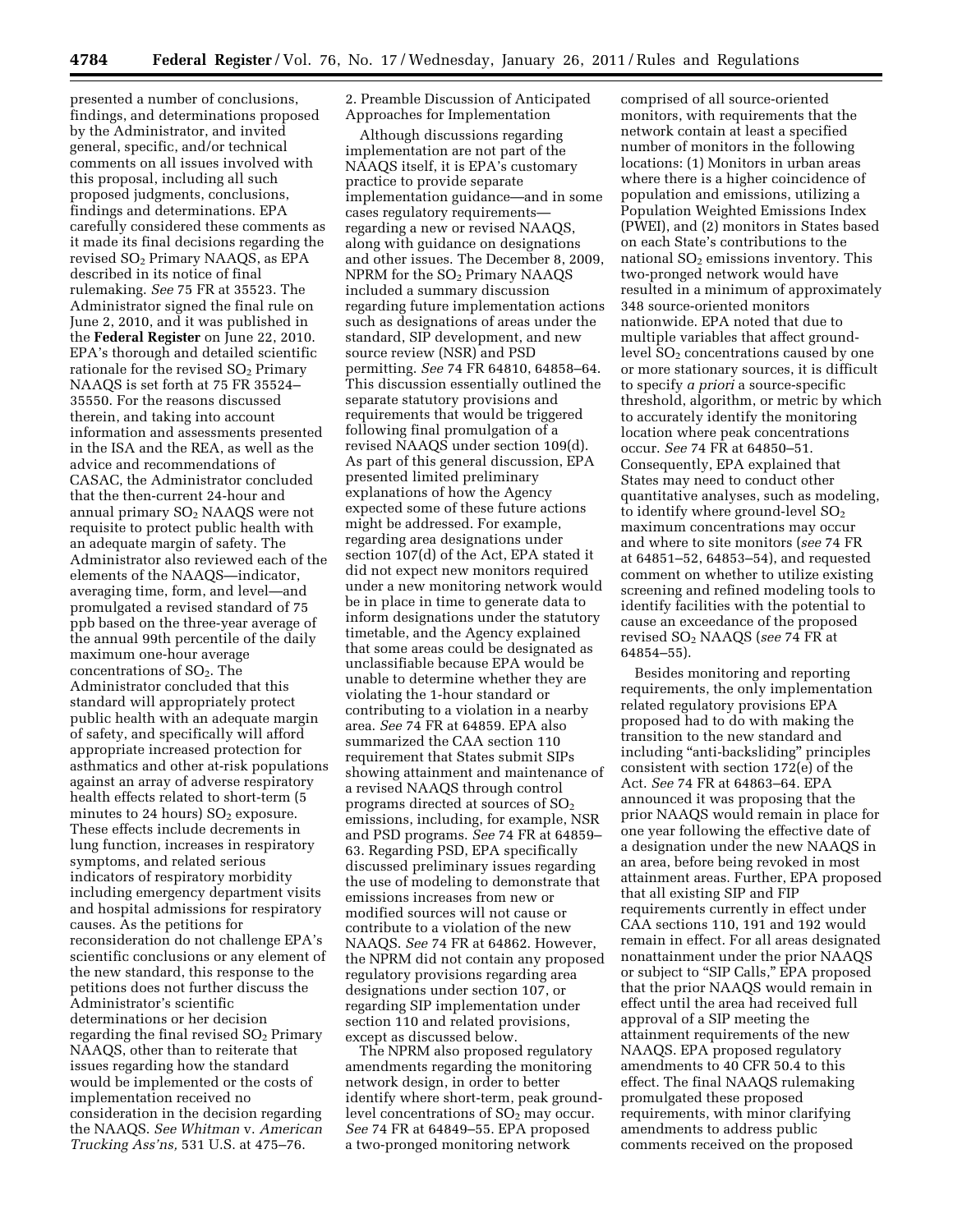requirements. *See* 75 FR at 35580–82; 40 Air Quality Planning and Standards, to CFR 50.4(e).

The final rulemaking notice, in addition to explaining the codified requirements regarding monitoring and anti-backsliding, also presented a more thorough non-binding discussion than did the NPRM of how EPA anticipated subsequent designations and SIP planning actions would be implemented. *See* 75 FR at 35550–80. Partly in response to public comments arguing that the proposed monitoring network was simultaneously insufficient to identify all points of maximum ambient  $SO<sub>2</sub>$  concentrations and overly burdensome in the number of monitors it proposed to require, EPA explained that it now expected to follow its traditional approach in  $SO<sub>2</sub>$  NAAQS implementation of utilizing both modeling and monitoring to inform future designation and SIP approval actions. EPA explained that its anticipated approach would better address: (1) The unique source-specific impacts of  $SO<sub>2</sub>$  emissions, (2) the special challenges  $SO<sub>2</sub>$  emissions present in terms of monitoring short-term  $SO<sub>2</sub>$ levels for comparison with the NAAQS, (3) the generally superior utility that modeling offers for assessing  $SO<sub>2</sub>$ concentrations, and (4) the most appropriate method for ensuring that areas attain and maintain the NAAQS, taking into account the potential substantial  $SO<sub>2</sub>$  emissions reductions from forthcoming national and regional rules currently under development. *See*  75 FR at 35550. EPA explained that except for the final regulatory provisions such as those regarding the promulgated monitoring network, the implementation discussion explained the Agency's expected and intended approach to future action as guidance, not as final agency action, and acknowledged that EPA's approaches may continue to evolve as actual implementation proceeds. *Id.* For example, in the part of the discussion outlining EPA's general expectation for what roles modeling and monitoring would play in initial area designations under CAA section 107, EPA noted that decisions about whether to base an attainment designation on monitoring alone would be made on a case-by-case basis. *See* 75 FR at 35552, n. 22. EPA further explained that it planned to issue more implementation guidance, particularly regarding the use of refined dispersion modeling. *See* 75 FR at 35550. EPA has in fact already provided some further guidance regarding implementation of the revised  $SO<sub>2</sub>$ Primary NAAQS. *See* Memorandum from Stephen D. Page, Director, Office of

Regional Air Division Directors, ''Guidance Concerning Implementation of the 1-hour SO2 NAAQS for the Prevention of Significant Deterioration Program,'' and attachments (Aug. 23, 2010) (included in the docket for this notice of denial).

EPA described its historical preference for having used modeling more than monitoring to support  $SO<sub>2</sub>$ NAAQS compliance determinations, and referred to numerous prior actions dating from the late 1970s through 2002 in implementing the  $SO<sub>2</sub>$  NAAQS that had taken this approach. *See* 75 FR at 35551. EPA explained the unique aspects of  $SO<sub>2</sub>$  that had caused the Agency to have less confidence in relying on monitoring compared to situations involving other NAAQS pollutants and how this affected its expected approach to initial designations, given that the new monitoring network would not be in place in time under the statutory timetable for issuing designations. EPA also indicated that it did not expect States to be able in that timeframe to conduct refined dispersion modeling for all of the sources that may potentially cause or contribute to a violation of the revised NAAQS. *See* 75 FR at 35551–52. EPA thus explained that it was likely that most areas would therefore be initially designated as ''unclassifiable'' under the new NAAQS, and that an appropriate approach needed to be identified to ensure that all areas ultimately attain and maintain the revised NAAQS. *See* 75 FR at 35552–53. The anticipated approach, EPA discussed, was to rely upon the CAA section 110(a)(1) requirement for SIP submissions from all areas—attainment, unclassifiable, and nonattainment following NAAQS revision. Although EPA had often historically expected very little from States in this submission in the way of substantive demonstrations or control requirements, relying on new source review programs to keep areas in attainment, EPA explained that in the case of  $SO<sub>2</sub>$  the section 110(a)(1) SIP provided an opportunity to allow States to include in attainment demonstration modeling expected  $SO<sub>2</sub>$  reductions from future federal and regional control programs currently in development that would not be in effect in time to inform initial designations. *Id.* To ensure that these attainment demonstrations would result in timely nationwide attainment of the new NAAQS just as expeditiously as would occur if EPA were to designate as nonattainment areas with sources that may potentially cause or contribute to

NAAQS violations in advance of these new national and regional programs becoming effective, EPA explained that it anticipated States would submit section 110(a)(1) SIPs to show attainment on the same schedule as would apply for nonattainment areas, i.e., no later than approximately August 2017. EPA indicated its expectation that this date would represent attainment as expeditiously as practicable for all areas. *Id.* EPA provided detailed nonbinding guidance discussions of its expected approach toward future designations at 75 FR 35569–71, and of its expected implementation strategy at 75 FR 35571–80. However, EPA noted that any determination of actual attainment dates would await notice and comment rulemaking with respect to a particular area and SIP. *Id.* at 35573.

Although the discussion regarding designations and SIP implementation constituted non-binding guidance, the approach discussed had a role in EPA's final decisions on the size of the required monitoring network, and the anti-backsliding requirements. The discussion had no impact on the Agency's final decision on the NAAQS itself. In particular, partly as a result of EPA's review of its historic practice in assessing SO2 NAAQS compliance, EPA in the final rule modified its proposed requirements concerning the minimum size of the monitoring network. *See* 75 FR at 35554, 35556–62. The result was that EPA reduced the final minimum monitoring network requirement to approximately 163 monitors from the proposed number of approximately 348. *See* 75 FR at 35557. And, as mentioned above, within the implementation discussion EPA discussed its promulgated requirements addressing the ''anti-backsliding'' provisions of CAA section 172(e). *See* 75 FR at 35580–82. Finally, both in order to conform the regulatory text for the new NAAQS to that addressing other NAAQS, and in recognition of the fact that both monitoring and modeling may be used by States to implement the new NAAQS, EPA added clarifying regulatory text to refer to those situations in which compliance is measured by use of monitoring. *See* 75 FR at 35582; 40 CFR 50.17(b) and section 1(a) of Appendix T to part 50.

3. Petitions for Reconsideration and for Judicial Review and Stay Requests

Following promulgation of the revised SO2 Primary NAAQS, on August 23, 2010, numerous parties filed petitions for judicial review in the U.S. Court of Appeals for the D.C. Circuit. *See National Environmental Development Association's Clean Air Project* v. *EPA,*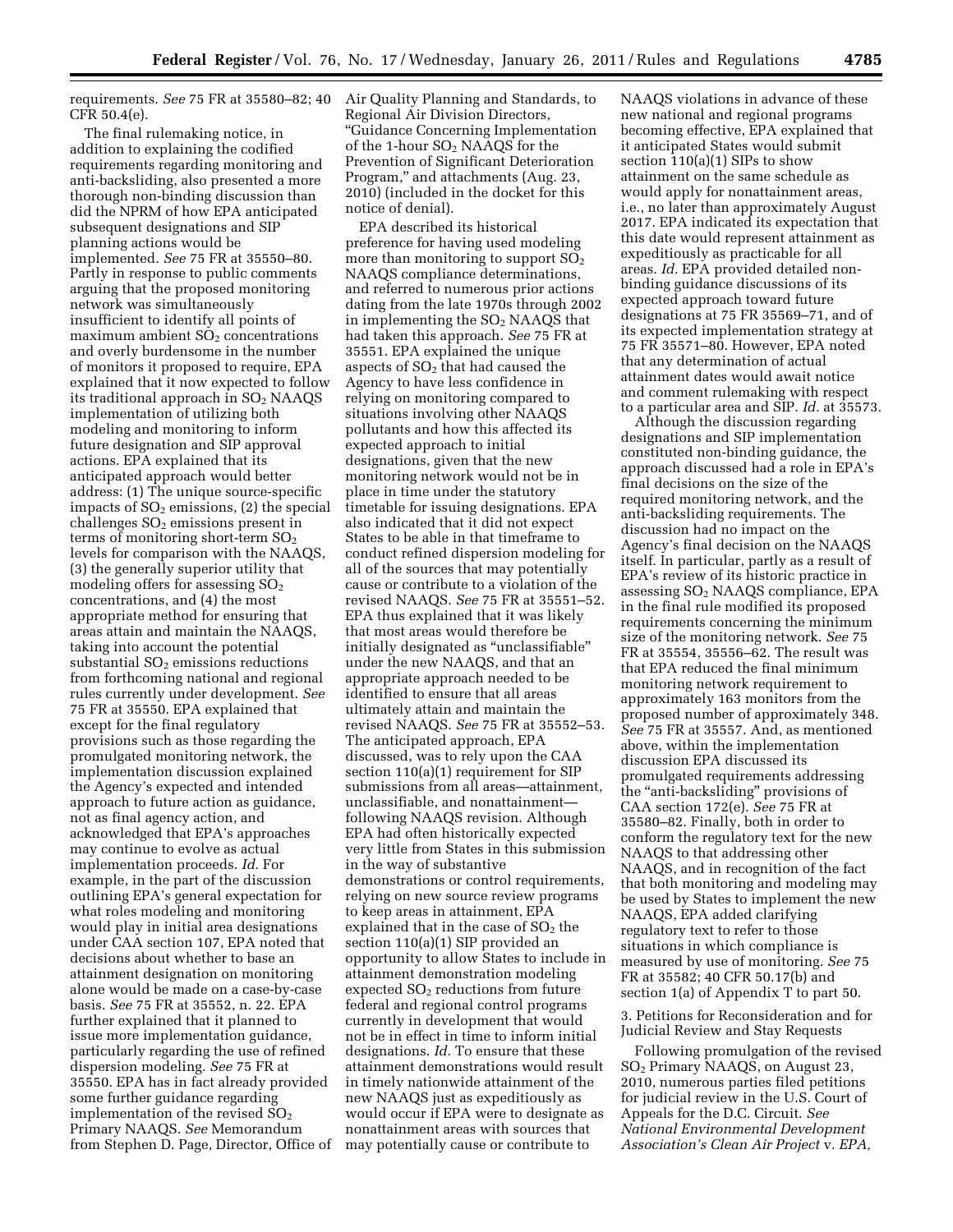No. 10–1252 (consolidated with Nos. 10–1254, 10–1255, 10–1256, 10–1258 and 10–1259) (D.C. Cir.). Each of those parties also on the same day submitted to EPA petitions for administrative reconsideration of the rule under CAA section  $307(d)(7)(B)$ . The petitions for reconsideration objected to EPA's final rulemaking preamble discussion explaining the Agency's anticipated approaches in future designations and SIP actions. Some of the petitioners characterized their petitions as requesting, first, "clarification" from EPA regarding ''key portions of the implementation provisions of the Rule to ensure that the Rule is implemented as written'' (*see, e.g.,* UARG Petition at 3), and, second, in the alternative, that EPA reconsider its discussed approach of how it intends to implement the revised NAAQS and conduct notice and comment on implementation procedures (*see, e.g., id.*). In addition, each petition requested that EPA administratively stay the final rule's effectiveness pending such reconsideration. *Id.* 

Specifically, EPA received: A single petition for reconsideration from the Utility Air Regulatory Group (UARG), the America Petroleum Institute (API), the Council of Industrial Boilers (CIBO), the American Iron and Steel Institute (AISI), the American Coke and Coal Chemicals Institute (ACCCI), the American Chemistry Council (ACC), the American Forest & Paper Association (AF&PA), the American Wood Council (AWC), the Brick Industry Association (BIA), the Corn Refiners Association (CRA) and the National Oilseed Processors Association (NOPA) (collectively, UARG); and separate petitions from the National Environmental Development Association's Clean Air Project (NEDA/ CAP), ASARCO LLC (ASARCO), the Montana Sulphur & Chemical Company (MSCC), the Texas Commission on Environmental Quality (TCEQ), and the States of North Dakota and South Dakota (ND and SD). Additionally, EPA's Region 3 Office received a letter from the West Virginia Department of Environmental Protection (WVDEP) objecting to the final rule and urging EPA to "reconsider" its anticipated approach to implementation of the NAAQS, and the Arkansas Department of Environmental Quality (ADEQ) sent the Administrator a letter in support of the petitions submitted by TCEQ and by North Dakota and South Dakota.

Before EPA could respond to the petitions for reconsideration and their requests for an administrative stay of the SO2 Primary NAAQS, on October 8, 2010, the State of North Dakota filed in

the D.C. Circuit a motion (ND Motion) asking the Court to either stay the effectiveness of the final  $SO<sub>2</sub>$  Primary NAAQS pending completion of judicial review of the rule, or, in the alternative, stay the effectiveness of the June 2, 2011, statutory deadline for States to submit any recommendations for attainment/nonattainment designations. *See* ND Motion at 20. On November 8, 2010, UARG, NEDA/CAP, and the SO2 NAAQS Coalition filed a response in support of the ND Motion, as did TCEQ and ASARCO. On the same day, EPA filed its response in opposition to the ND Motion, and so did the American Lung Association (ALA) and the Environmental Defense Fund (EDF) as intervenor-movants. Following this, on November 22, 2010, North Dakota filed its reply to the various responses, and EPA filed a motion to strike the responses filed by the UARG, NEDA/ CAPS, the SO<sub>2</sub> NAAQS Coalition and ASARCO. On December 2, 2010, these petitioners filed their response to EPA's motion to strike, to which EPA replied on December 10, 2010. On December 14, 2010, the Court issued an order denying EPA's motion to strike, granting EPA's motion to hold the litigation in abeyance, allowing EPA to file a response to the responses in support of the ND Motion by January 18, 2011, directing EPA to file a motion to govern further proceedings in the litigation by January 18, 2011, and deferring a ruling on the ND Motion to stay the rule pending further order of the Court.

#### **II. Standard for Reconsideration**

Section 307(d)(7)(B) of the CAA strictly limits petitions for reconsideration both in time and scope. It states that: ''Only an objection to a rule or procedure which was raised with reasonable specificity during the period for public comment (including any public hearing) may be raised during judicial review. If the person raising an objection can demonstrate to the Administrator that it was impracticable to raise such objection within such time or if the grounds for such objection arose after the period for public comment (but within the time specified for judicial review) and if such objection is of central relevance to the outcome of the rule, the Administrator shall convene a proceeding for reconsideration of the rule and provide the same procedural rights as would have been afforded had the information been available at the time the rule was proposed. If the Administrator refuses to convene such a proceeding, such person may seek review of such refusal in the United States court of appeals for the appropriate circuit (as provided in

subsection (b)). Such reconsideration shall not postpone the effectiveness of the rule. The effectiveness of the rule may be stayed pending such reconsideration, however, by the Administrator or the court for a period not to exceed three months.''

Thus, by the terms of CAA section  $307(d)(7)(B)$ , it is clear that the right to seek reconsideration of a rule is afforded with respect to decisions that are final rulemaking actions for which judicial review may be obtained under CAA section 307(b)(1) and which have some final effect that could potentially be stayed by either a court or by the Administrator. EPA may not be required to reconsider non-final actions, such as non-binding guidance discussions, for which judicial review is not otherwise available and which do not themselves take effect at any time. Moreover, the requirement to convene a proceeding to reconsider a rule is based on the petitioner demonstrating to EPA both: (1) That it was impracticable to raise the objection during the comment period, or that the grounds for such objection arose after the comment period but within the time specified for judicial review (i.e., within 60 days after publication of the final rulemaking notice in the **Federal Register**, see CAA section 307(b)(1)); and (2) that the objection is of central relevance to the outcome of the rule.

As to the first procedural criterion for reconsideration, a petitioner must show why the issue could not have been presented during the comment period, either because it was impracticable to raise the issue during that time or because the grounds for the issue arose after the period for public comment (but within 60 days of publication of the final action). Thus, CAA section 307(d)(7)(B) does not provide a forum to request EPA to reconsider issues that actually were raised, or could have been raised, prior to promulgation of the final rule.

In EPA's view, an objection is of central relevance to the outcome of the rule only if it provides substantial support for the argument that the promulgated regulation should be revised. *See, e.g.,* EPA's Denial of the Petitions to Reconsider the Endangerment and Cause or Contribute Findings for Greenhouse Gases under Section 202 of the Clean Air Act, 75 FR 49556, 49561 (Aug. 13, 2010). This interpretation is appropriate in light of the criteria adopted by Congress in this and other provisions in section 307(d). Section  $307(d)(4)(B)(i)$  provides that ''[a]ll documents which become available after the proposed rule has been published and which the Administrator determines are of central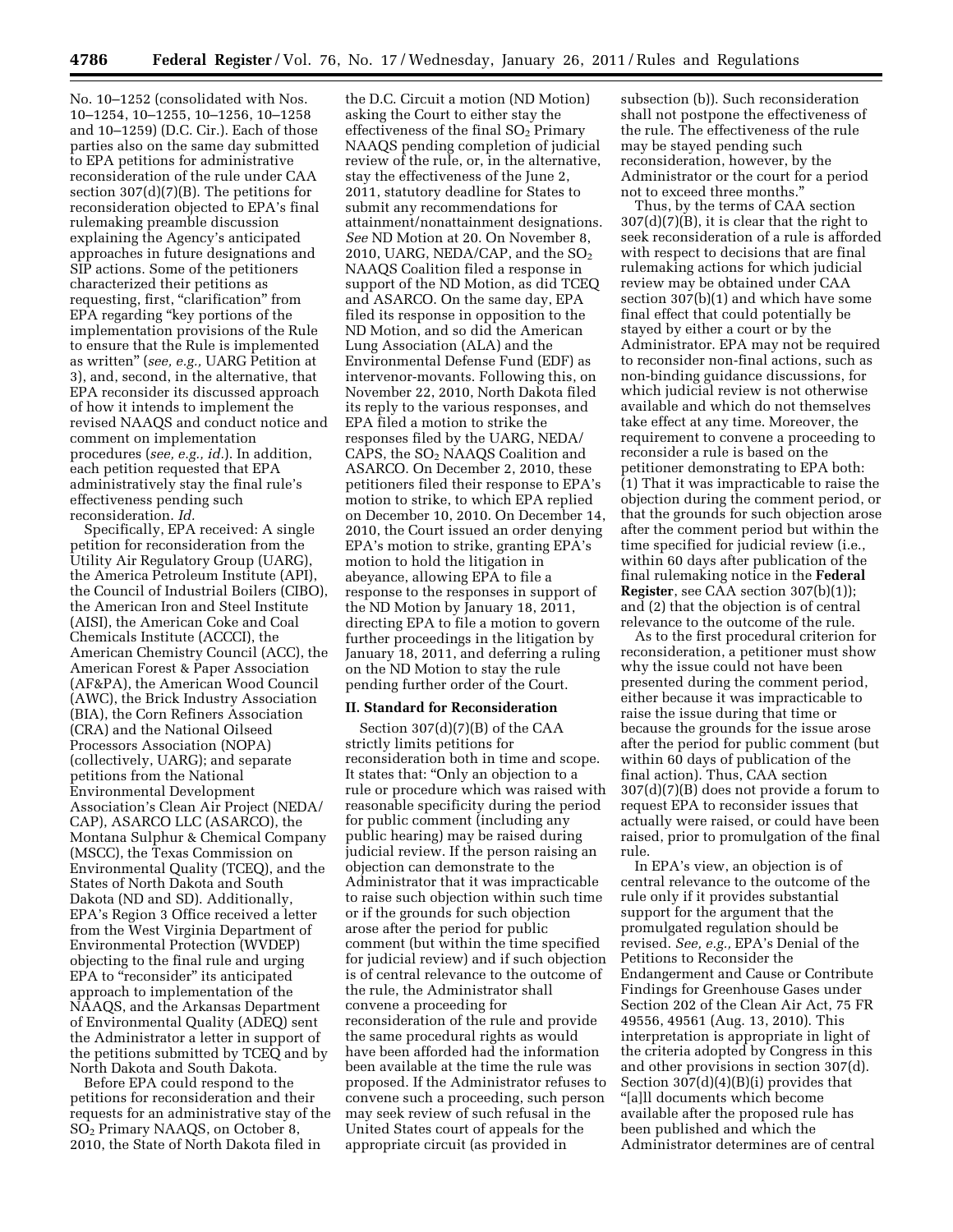relevance to the rulemaking shall be placed in the docket as soon as possible after their availability.'' This provision draws a distinction between comments and other information submitted during the comment period, and other documents which become available after publication of the proposed rule. The former are docketed irrespective of their relevance or merit, while the latter must be docketed only if a higher hurdle of central relevance to the rulemaking is met.

Congress also used the phrase "central relevance" in sections  $307(d)(7)(B)$  and  $(d)(8)$ , and by reference in  $(d)(9)(D)$ , and in each case Congress set a more stringent hurdle than in section 307(d)(4). Under section 307(d)(7)(B), the Administrator is required to reconsider a rule only if the objection is ''of central relevance to the outcome of the rule.'' Likewise, section 307(d)(8) authorizes a court to invalidate a rule for procedural errors only if the errors were ''so serious and related to matters of such central relevance to the rule that there is a substantial likelihood that the rule would have been substantially changed if such errors had not been made.'' Section 307(d)(9)(D) then applies both the section  $307(d)(7)(B)$  and  $(d)(8)$ requirements in limiting a court's ability to reverse an EPA final action found to be without observance of procedure required by law. In each of these provisions, it is not enough that the objection or error be of central relevance to the issues involved in the rulemaking, as in section 307(d)(4). Instead, the objection has to be of central relevance ''to the outcome of the rule'' itself, and the procedural error has to be of such central relevance that it presents a ''substantial likelihood that the rule would have been substantially changed.'' Central relevance to the issues involved in the rulemaking is not enough to meet the criteria Congress set under sections  $307(d)(7)(B)$ ,  $(d)(8)$  or (d)(9)(D). These provisions all require that the objection or error be central to the substantive final decision that is the outcome of the rulemaking and that is taking effect. This difference is significant, and indicates that Congress set a much higher hurdle for disturbing a final rule that has already been issued, as compared to the less stringent criteria for docketing of documents before a decision has been made and a rule has been issued.

In this context, EPA's interpretation of section 307(d)(7)(B) gives full and appropriate meaning to the criteria adopted by Congress. An objection is considered of central relevance to the outcome of the rule only if it provides substantial support for the argument

that the final promulgated regulation should be revised. This properly links the criteria to the promulgated outcome of the rulemaking, not just to the issues addressed in the rulemaking which may or may not have influenced that final action taken by EPA. It requires that the objection be of such substance and merit that it can be considered central to the final outcome of the rulemaking. This interpretation is consistent with section 307(d)(8), which also ties central relevance to the outcome of the rulemaking, in terms of a "substantial" likelihood'' that the promulgated rule would be "substantially changed," and with section  $307(d)(9)(D)$ , which assumes that the objection regard an "action" that a court "may reverse" and for which a ''procedure required by law'' exists. This interpretation gives proper weight to the approach throughout sections 307(b) and (d) of the importance Congress attributed to preserving the finality of agency rulemaking decisions, once they have in fact been made. This interpretation is also consistent with the case law, as discussed below.

As discussed in this decision, EPA is denying the petitions because they fail to meet these criteria. At the outset, the objections raised in the petitions to reconsider all regard non-final, nonbinding guidance discussion that is not final rulemaking action that is ripe for either judicial review or for reconsideration. Additionally, in all cases the objections are not of central relevance to the outcome of the rule because they do not provide substantial support for the argument that the final SO2 Primary NAAQS should be revised. Moreover, the objections raised in the petitions regard issues that were or could have been raised during the comment period of the NPRM. Parts III– V of this decision explain why EPA is denying the petitions with respect to the objections set forth in these petitions for reconsideration. For some of these issues, the petitioners have not met the procedural predicate for reconsideration. That is, the petitioners have not demonstrated that it was impracticable to raise these objections during the comment period, or that the grounds for these objections arose after the close of the comment period but within 60 days after publication of the final rule. As such, they do not meet the statutory criteria for administrative reconsideration under CAA section 307(d)(7)(B). For all of the objections, the petitioners' objections and argument in terms of substance are not ''of central relevance'' to the outcome of the promulgated rulemaking establishing

the revised NAAQS. Moreover, the objections regard discussion in the preamble that is not final action at all, and therefore EPA concludes that the non-binding discussion cannot arguably be considered either of central relevance to the promulgated  $SO<sub>2</sub>$  NAAQS or something that EPA was required to provide pursuant to section 307(d)'s procedural requirements. Thus, none of the objections meet the criteria for reconsideration under the CAA.

EPA also rejects TCEQ's claim that EPA should reconsider the final rule under section 557 of the Administrative Procedure Act (APA), even if the criteria for reconsideration under CAA section 307(d)(7)(B) are not met (TCEQ at 4). First, CAA section 307(d)(1) provides that APA sections 553 through 557 do not, except as expressly provided in section 307(d), apply to actions to which CAA section 307(d) applies, such as promulgation of a NAAQS (*see* CAA section  $307(d)(1)(A)$ ). Second, by its own terms APA section 557 applies only when a hearing is required to be conducted under APA section 556, which in turn applies only to hearings required under APA sections 553 or 554. *See* APA sections 557(a), 556(a). Since those provisions do not apply to actions promulgated under CAA section 307(d), APA section 557 is inapplicable.

As mentioned above, EPA also received requests to administratively stay the final revised  $SO<sub>2</sub>$  Primary NAAQS as part of the petitions for reconsiderations. Petitioners either tied their requests for an administrative stay to their petitions for reconsideration under CAA section 307(d)(7)(B), referred to EPA's general authority to prescribe such regulations as are necessary to carry out EPA's functions under CAA section 301(a), did not refer to any specific statutory authority for granting an administrative stay, or filed the stay request under section 705 of the Administrative Procedure Act, 5 U.S.C. 705. As described below, EPA is denying the petitions to reconsider; hence there is no basis for issuance of a stay under CAA section 307(d)(7)(B). Nor is it necessary for EPA to grant a stay by rulemaking under authority of CAA section 301(a) to carry out the Agency's functions in denying the petitions for reconsideration. APA section 705 authorizes an agency to postpone the effective date of an agency action pending judicial review when the agency finds that justice so requires. In this case, the revised  $SO<sub>2</sub>$  Primary NAAQS was effective as of August 23, 2010. TCEQ's request for an administrative stay relying upon APA section 705 was submitted by petition on the same day that the  $SO<sub>2</sub>$  Primary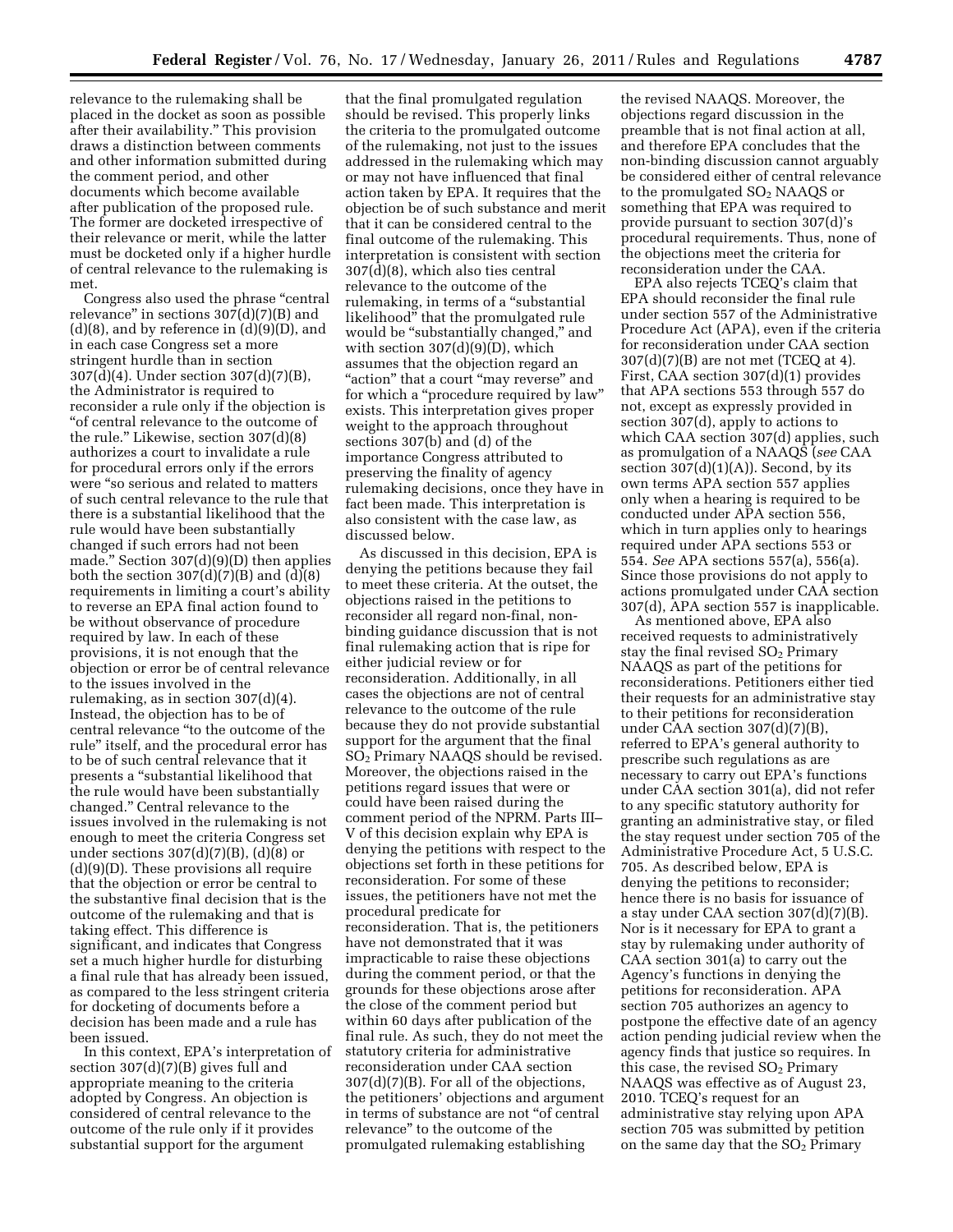NAAQS became effective. Even if EPA believed that an administrative stay was warranted, which it does not, it is not clear whether EPA would have authority under APA section 705 to stay an agency action that has already gone into effect. Postponing an effective date implies action before the effective date arrives.

In any case, an administrative stay of the final  $SO<sub>2</sub>$  Primary NAAQS is not warranted. As explained in Part VI below, in response to the arguments raised by petitioners, (1) the petitioners have not made a strong showing on the merits, for all of the reasons upon which EPA is denying the petitions to reconsider; (2) the petitioners' arguments concerning irreparable harm fail to adequately account for the fact that no final actions implementing the approaches discussed in the preamble have yet been taken under the revised NAAQS; (3) the petitioners' arguments do not consider the possibility of harm to other parties if a stay of the NAAQS were to be granted; and (4) granting a stay would be contrary to the public interest.

#### **III. Administrative Process Issues**

#### *A. Summary of Petitioners' Arguments*

Petitioners' procedural objections come in several forms, with most petitioners raising them repeatedly. The central assumption of each objection is that EPA's final NAAQS rulemaking took final action on the discussed implementation approaches, and that the discussion and approaches are of central relevance to the outcome of the final revised  $SO<sub>2</sub>$  Primary NAAQS. Further, petitioners often assert that but for the inclusion of the discussion of implementation approaches, which was allegedly done in a procedurally flawed manner, EPA would have promulgated a different revision of the  $SO<sub>2</sub>$  Primary NAAQS. They claim that notice and comment rulemaking is required for the implementation "aspect" of the final NAAQS, and rely upon the premise that the final preamble discussion constitutes final agency action on such an allegedly required aspect.

Several petitioners argued that EPA gave no indication in the NPRM that the Agency might ''reduce the role of monitoring'' in NAAQS attainment designations or that modeling might play a greater role in SO2 NAAQS implementation, or that the requirements of CAA section 110(a)(1) might be interpreted or implemented differently than in the past. *See* UARG at 13–14, 22–25; NEDA/CAP at 3–4; ASARCO at 2–4, 4–6, 6–8, 8–10; MSCC at 1–2, 3–6, 6–9; TCEQ at 4, 11–14; ND

and SD at 7–8, 8–9; WVDEP at 1, 2; ADEQ at 1. Consequently, the petitioners claim the final preamble's implementation discussion deviates too sharply from the NPRM to "logically follow'' from the proposal without first undergoing notice and comment procedures, as petitioners claim is required by *Small Refiner Lead Phase-Down Task Force* v. *EPA,* 705 F.2d 506, 547 (D.C. Cir. 1983), and related cases. Presenting the implementation discussion in response to limited comments, petitioners argue, does not satisfy the claimed requirement to subject such a discussion to notice and comment proceedings, and EPA's alleged procedural error was so severe that there is a substantial likelihood that the final NAAQS would have been changed if the error had not been made, resulting in EPA's revised NAAQS not having been adequately justified. *See*  UARG at 22–25; NEDA/CAP at 3–4; ASARCO at 2–8; MSCC at 1–2, 3–6, 6–9; TCEQ at 4, 11–14; ND and SD at 8–9; WVDEP at 1, 2; ADEQ at 1.

The petitioners argue that reconsideration is warranted because their objections regarding the implementation discussion ''are based on actions'' EPA took in the final rulemaking and ''are of central relevance to the outcome'' of the NAAQS rulemaking. As such, petitioners claim, the public must be given an opportunity to comment not just on the regulatory provisions of the NAAQS itself but also on any intended implementation approach and possible methods for determining compliance. *See* UARG at 17–19; NEDA/CAP at 3–4; ASARCO at 4–6; MSCC at 1–2; TCEQ at 11–14; ND and SD at 7–8. Moreover, petitioners argue, EPA's stated intention in the final rulemaking preamble to provide an opportunity for public comment on additional guidance cannot ''cure'' the alleged procedural defect of not having provided an opportunity to comment on the changed approach to implementation of the NAAQS, especially where such guidance would not be promulgated according to the CAA's required procedures for rulemaking. *See* UARG at 27–28; NEDA/ CAP at 3–4; ASARCO at 8–10.

Below, EPA summarizes each of the petitioners' separate arguments regarding procedural objections. While the petitioners' arguments are thematically similar, they are structured differently, and do not each raise the same points. Our responses, however, do not separately address each petition, but rather provide our answers to the various objections the petitioners raise.

#### 1. UARG

UARG claims that the NPRM included nothing in either its preamble discussion or proposed regulatory text indicating that EPA intended to reduce the emphasis on monitoring in issuing designations or to enhance the emphasis on modeling compared to implementation in the past, and that nothing in the NPRM suggested EPA would discuss a new approach toward section 110(a)(1). UARG at 13. UARG points out that multiple petitioners filed comments on the NPRM addressing the proposed level of the NAAQS and the proposed revised design of the  $SO<sub>2</sub>$ monitoring network and other implementation aspects, but did not provide comments on any ''changes to the way EPA had historically expected States to make their section 107(d) designations.'' *Id.* at 13–14, fns. 29–33. UARG then claims that reconsideration is appropriate under CAA section  $307\text{d}$  $(7)$  $(B)$  because its objections are based on actions EPA took for the first time in the final  $SO<sub>2</sub>$  NAAQS rulemaking and thus petitioners could not have raised them during the comment period, that UARG's objections arose following promulgation of the rule and during the period for judicial review, and that the objections are of central relevance to the outcome of the rulemaking. *Id.* at 17. UARG claims petitioners did not object to EPA's discussed implementation approach focusing on modeling because EPA did not discuss it in the NPRM, thus depriving interested parties of any meaningful opportunity to comment on all aspects of the proposed revised NAAQS, including its implementation. *Id.* at 18. Because EPA had not previously, according to UARG, implemented the SO<sub>2</sub> NAAQS based primarily on the use of modeling and because the discussion cannot in UARG's view be considered a logical outgrowth of the NPRM, petitioners have not had a meaningful opportunity to comment. *Id.* 

UARG's central claim is that the public must be given an opportunity to comment on ''all aspects'' of a NAAQS, not only its numerical level but also the approaches EPA may use to implement it. Id. Therefore, UARG asserts, EPA cannot make ''substantial changes in methods being used to implement'' a NAAQS without notice and a hearing. *Id., citing Donner Hanna Coke Corp.* v. *Costle,* 464 F.Supp. 1295, 1305 (W.D. N.Y. 1979). UARG claims that EPA may ''require the use of a certain method'' to determine compliance with the  $SO<sub>2</sub>$ NAAQS only if EPA provides notice of such, citing *Wisc. Elec. Power Co.* v.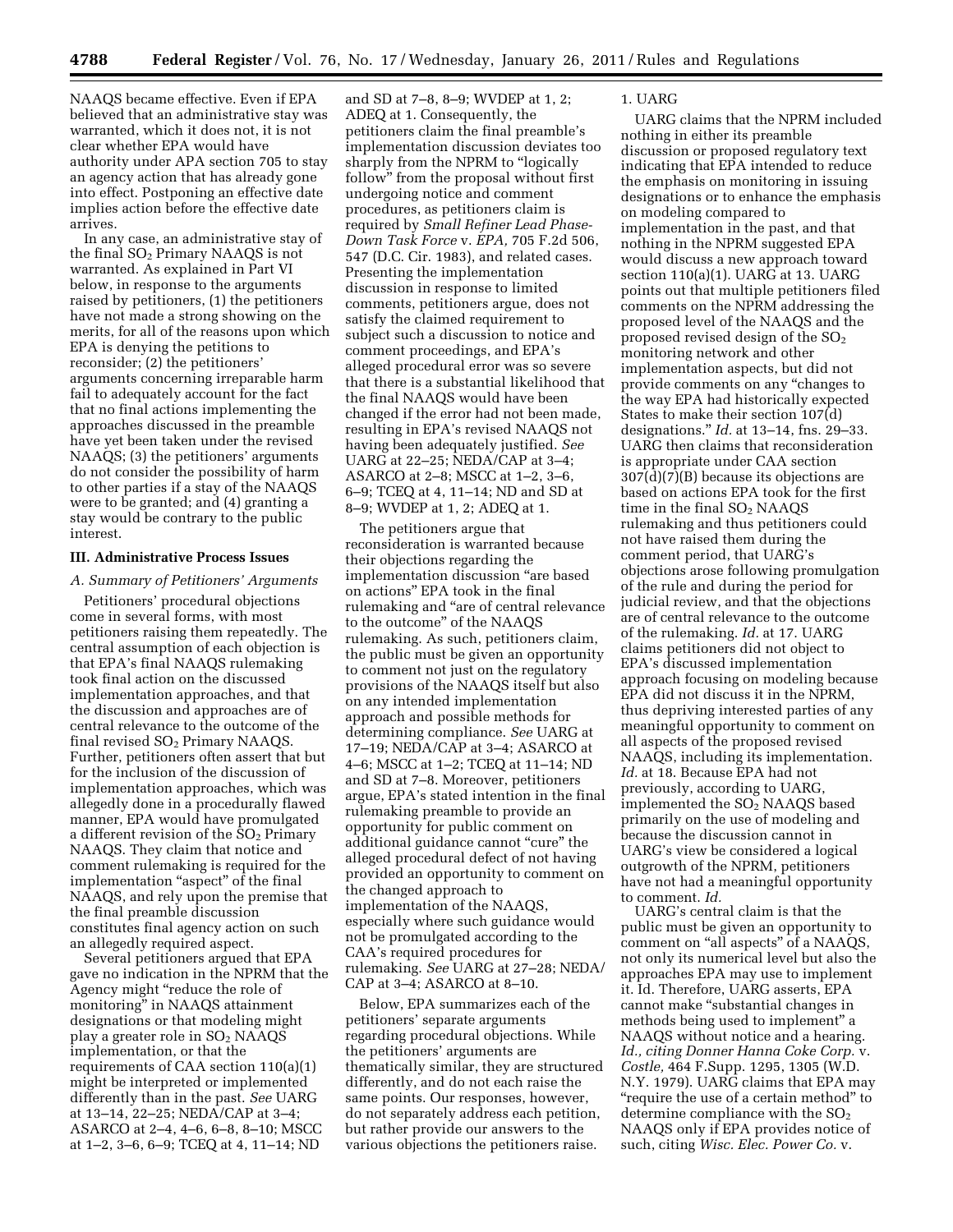*Costle,* 715 F.2d 323, 326 (7th Cir. 1983) in which the court explained that EPA could require monitored data of  $SO<sub>2</sub>$ concentrations to be reported in running averages, rather than block averages, if EPA provides adequate notice. *Id.* at 18– 19. If EPA does not provide notice of an emission standard's implementation procedure, UARG claims, the court will remand to EPA to allow for public comment on the rule. *Id.* 

UARG's objections also rely upon its premises that EPA has not previously favored or required dispersion modeling to support  $SO<sub>2</sub>$  NAAQS compliance determinations, particularly in initial designations under CAA section 107(d), and that EPA is now interpreting CAA section 110(a)(1) "to require" that States include in SIPs submitted under that provision modeled demonstrations of NAAQS attainment and maintenance. *Id.* at 19–21. UARG disputes EPA's cited examples as showing that the Agency has long utilized modeling in  $SO<sub>2</sub>$ NAAQS implementation, stressing its view that in the new  $SO_2$  NAAQS EPA has now "required States to support their initial designation recommendations with modeling data alone or with both monitoring and modeling data.'' *Id.* at 19–20. Instead, UARG claims, EPA has historically expressed a preference of reliance on monitoring data, and cites in support of this claim EPA's February 1994 " $SO<sub>2</sub>$ Guideline Document,'' EPA–452/R–94– 008; a Letter from Barber, Walter C., OAQPS, to Pickard, Ralph C., Indiana Air Pollution Control Board (Sept. 3, 1981), and EPA's recent rulemakings for the Lead NAAQS and  $NO<sub>2</sub>$  NAAQS, 73 FR 66964 (Nov. 12, 2008) and 75 FR 6474 (Mar. 24, 2010), respectively. *Id.* at  $20 - 21$ .

In arguing that the final  $SO<sub>2</sub>$  NAAQS is not a logical outgrowth of the NPRM, UARG focuses on the proposed revised monitoring requirements and absence of proposed requirements regarding modeling, and again claims that the final rule ''would now require'' States to conduct modeling for initial designations. *Id.* at 22. UARG claims that the final rule ''does not adopt the monitoring approach that was discussed'' in the NPRM, and that EPA "is adopting" a different modeling-based approach. *Id.* This alleged change is too radical a departure from the NPRM to satisfy the Small Refiner test, UARG claims, as commenters could not have anticipated that EPA "would adopt" a modeling approach "in" the final NAAQS nor that EPA would ''change'' how it "is implementing" CAA section 1109(a)(1). *Id.* at 22–23. Thus, asserts UARG, granting reconsideration ''and conducting rulemaking on a modelingbased SO2 NAAQS implementation approach'' would provide the first opportunity for the public to comment and persuade EPA to "change the Rule." *Id.* at 23. EPA itself must provide this opportunity to comment, UARG claims, and may not rely upon ''bootstrapping'' from comments regarding a modeling implementation approach to satisfy its burden. *Id.* at 23–24. UARG further claims that it would have submitted extensive comments on this approach that could have changed the final NAAQS, based on UARG's view that the conservatism of modeling approaches somehow has the effect of making the NAAQS more stringent than its numerical level. *Id.* at 24–25. EPA's stated intention to provide further guidance, including an opportunity to comment on this guidance, is not an adequate substitute for conducting ''full notice and comment rulemaking before changing the final rule'' which allegedly "now requires" States to use modeling. *Id.* at 28–29.

#### 2. NEDA/CAP

NEDA/CAP likewise claims that EPA committed procedural violations in the final NAAQS rule because the NPRM " $prouided that initial SO<sub>2</sub> designations$ were based on monitoring,'' whereas EPA allegedly concedes that its ''final action'' reflects a change from the proposed approach. NEDA/CAP at 1–2. NEDA/CAP claims EPA never provided a meaningful opportunity to comment on this ''major change to the NAAQS implementation process,'' and that NEDA/CAP would provide "extensive" information'' on this issue if EPA grants reconsideration. *Id.* at 3. Like UARG, NEDA/CAP asserts that its objections, per CAA section 307(d)(7)(B), are based on actions EPA took for the first time in the final rule, could not have been raised during the public comment period on the NPRM, arose following promulgation of the final rule and during the period for judicial review, and are of central relevance to the outcome of the rulemaking. *Id.* at 4.

Also like UARG, NEDA/CAP claims that the public must be afforded a chance to comment on ''all aspects of proposed revisions to NAAQS, including the method of implementation,'' and that since EPA has allegedly "not previously utilized a modeling approach to implementation'' the final preamble discussion of such an approach ''mandating the use of modeling, instead of monitoring, in the initial implementation of the designation process is therefore a substantial departure from the proposal'' and cannot be considered a logical outgrowth of the proposal. *Id.* NEDA/

CAP further claims that the NPRM did not meet the requirement of CAA section 307(d)(3) to provide notice, a ''critical legal issue regarding the requirement in the final rule for States to use modeling.'' *Id.* at 4–5. Therefore, NEDA/CAP argues, the public did not receive the proper legal notice that EPA "might take away" State discretion in recommending area designations, and the public was deprived of its right to comment on this issue. *Id.* at 5, *citing Appalachian Power* v. *EPA,* 135 F.3d 791, 816 (D.C. Cir. 1998) for the proposition that a final rule is a logical outgrowth only if commenters ''clearly understood'' that a matter was under consideration.

# 3. ASARCO

ASARCO also alleges that the NPRM violated CAA section 307(d)(3) in not providing the public an opportunity to comment on the final rule preamble's discussion of the anticipated implementation approach. ASARCO at 2. ASARCO also claims that a subsequent opportunity to comment on future guidance "cannot cure the violation.'' *Id.* In addition to supporting UARG's arguments, ASARCO stresses that the NPRM's discussion of modeling was limited to how it could be used to identify where monitors should be placed within the proposed network that would have employed 348 monitors. *Id.* at 2–3. ASARCO claims EPA gave no notice of its position stated in the final preamble that modeling is a technically appropriate, efficient and readily available method to assess shortterm ambient  $SO<sub>2</sub>$  concentrations, and disputes EPA's explanation that the Agency has long preferred modeling over monitoring in  $SO<sub>2</sub>$  implementation. *Id.* at 3–4. Thus, ASARCO asserts, it was impracticable for commenters to address EPA's "final determination to move toward a 'hybrid' approach.'' *Id.* at 4.

ASARCO then claims that the discussed ''hybrid'' approach played a "central role in EPA's final determinations'' for implementation of the new NAAQS, such as how monitors in the scaled-back network design would be used. *Id.* It also "changed" how areas would be designated under the NAAQS, with areas with monitors showing no violations being designated as unclassifiable, ASARCO claims. *Id.* at 5. And such unclassifiable areas will have more "onerous requirements" than were described in the NPRM. *Id.* at 5-6. That EPA "will also require" modeling in SIPs demonstrating attainment is of ''vital importance'' to the stringency of the NAAQS, ASARCO claims, and thus is ''of central relevance to the outcome of the Final Rule'' such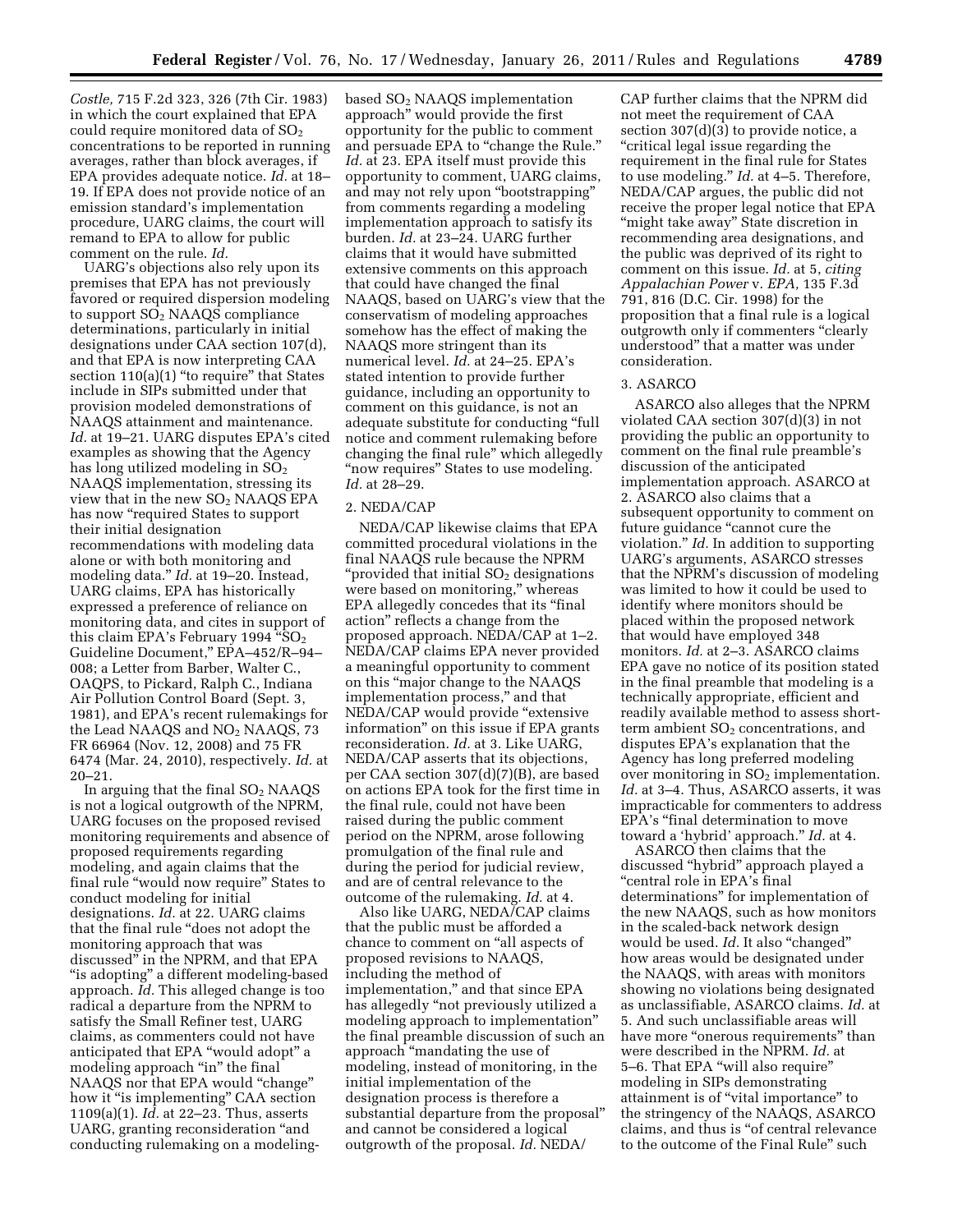that the public should have had an opportunity to comment on it, particularly since it ''is a departure from how EPA has generally implemented NAAQS'' according to ASACO. *Id.* at 6.

EPA's discussion in the final rule violates CAA sections 307(d)(3), (4) and (5), ASARCO claims, and cannot be supported as a response to public comments, none of which asked EPA to "shift the focus" from monitoring to modeling in showing NAAQS attainment, ASARCO claims. *Id.* at 6–7. ASARCO cites several cases for the proposition that such a response to comments is not adequate to meet the initial notice and comment requirements of the CAA. *Id.* at 7, *citing, e.g., McLouth Steel Products Corp.* v. *Thomas,* 838 F.2d 1317, 1323 (D.C. Cir. 1988). ASARCO dismisses EPA's observation that the discussed anticipated approach would address commenters' complaints that the proposed monitoring network was too burdensome, and asserts that that burden would only be replaced by more burdensome modeling, which according to ASARCO prevents the discussion from being a logical outgrowth of the proposal. *Id.* at 7–8. Since EPA was required to have provided an opportunity to comment on the hybrid approach in the NPRM, ASARCO argues, the ''promise of an opportunity to comment on guidance in the future,'' at which point EPA ''will not likely abandon the modeling requirement'' ASARCO claims the final rule imposed, is insufficient. *Id.* at 8–9. This, AASARCO claims, runs afoul of cases such as *Grand Canyon Air Tour Coal.* v. *FAA,* 154 F.3d 455, 468 (D.C. Cir. 1998) (''agency's mind must be open to considering'' comments) and *McLouth*  (the curative effect of later notice ''depends upon the agency's mind remaining open enough at the later stage''). *Id.* at 9. Thus, EPA is constrained by *Kennecott Corp.* v. *EPA,*  684 F.2d 1007, 1019 (D.C. Cir. 1982) and *PPG Indus., Inc.* v. *Costle,* 659 F.2d 1239, 1250 (D.C. Cir. 1981), which rejected subsequent reconsideration as a cure for an initial procedural violation. *Id.* 

ASARCO then asserts that subsequent modeling guidance cannot cure the alleged procedural error, under *Appalachian Power Co.* v. *EPA,* 208 F.3d 1015, 1024 (D.C. Cir. 2000), because EPA notes that a purpose of a monitoring data interpretation rule for a NAAQS is to give effect to the form, level, averaging time and indicator specified in the regulatory text, resolving in advance ambiguities that might occur regarding use of monitoring data. *Id.* at 9–10. ASARCO asserts that

since the promulgated regulation addressing monitoring applies only to situations where monitoring is used, "the same holds true" for reliance on modeling, which could render EPA's specificity regarding monitoring ''essentially meaningless without further direction on the use of modeling.'' *Id.* at 10. Finally, ASARCO claims that a notice and comment opportunity on implementation approaches must be provided since the approach allegedly ''may affect the stringency of the standard,'' as ASARCO in fact commented on the NPRM that current modeling is conservative and that there is a discrepancy between modeling and monitoring data. *Id.* at 11, *citing* Asarco Comments at 12 (EPA–HQ–OAR–2007– 0352–0963.1) and UARG Comments at 32 (EPA–HQ–OAR–2007–0352–0967.1). EPA did not explain how modeling will be used to meet requirements for demonstrating NAAQS attainment, such as CAA section 107(d)(3)(E)(i) and (iii), ASARCO claims, or why modeling provides accurate or reliable information to reflect NAAQS compliance, and the failure to give the public notice of EPA's ''decision'' to use modeling in the NPRM did not give the public sufficient information to understand the full implications of the revised NAAQS, ASARCO claims. *Id.* at 11–12.

# 4. MSCC

MSCC claims that the grounds for its objections to the  $SO<sub>2</sub>$  Primary NAAQS arose after the public comment period, that its objections were impracticable to raise during the comment period, and that the objections are of central relevance to the outcome of the rule. MSCC at 1. Therefore, MSCC claims, the "final rules" are not a logical outgrowth of the "proposed rules," and EPA failed to provide an adequate opportunity for notice and comment. *Id.* at 2. MSCC objects to EPA's not having specifically, in the NPRM, asked for public comments on using monitoring and modeling in a combined ''hybrid'' manner to assess NAAQS compliance, or on whether to use modeling for larger sources and monitoring for smaller sources and those not conducive to modeling. *Id.* 

Citing *Small Refiner* and related cases, MSCC argues that the test for whether a final rule is a logical outgrowth of its proposal is whether commenters should have anticipated whether a final requirement might be imposed, and were fairly apprised of the subjects and issues of the rulemaking. *Id.* at 3. MSCC analyzes the *Small Refiner* Court's differing treatment of final actions that were taken in response

to numerous comments, and in response to a single comment. *Id.* at 4; *see also Small Refiner* at 546–549. MSCC argues that since no single commenter on the SO2 NAAQS recommended EPA's discussed ''hybrid'' modeling and monitoring approach to implementation, and since the NPRM made no mention of such an approach, EPA's discussion cannot be a logical outgrowth. MSCC at 5. MSCC asserts that EPA "(1) focused its proposal entirely on changes to the existing monitoring network, (2) proposed no changes to modeling requirements, and (3) did not mention the word 'hybrid' even once.'' *Id.* (emphasis removed). That makes the connection between the NPRM and the final preamble discussion too tenuous, MSCC claims. *Id.* 

Moreover, MSCC argues, the final rule's preamble discussion deviates too sharply from the proposal for interested parties to have been afforded an opportunity to comment on it. *Id.* at 6. Thus, MSCC claims EPA failed to serve the purposes of public notice, namely to ensure the regulation will be tested by exposure to diverse public comment, provide fairness to affected parties, and enhance the quality of judicial review. *Id.* Citing numerous instances in the NPRM discussing the proposed changes to monitoring as a means of assessing NAAQS compliance, and contrasting those to instances in the final preamble discussing a hybrid modeling and monitoring approach, which MSCC conceded EPA discussed partly in response to comments claiming that the proposed monitoring approach ''was not a desirable one,'' MSCC argues that the basic difference between the two approaches reflects impermissible procedural error. *Id.* at 7–8. MSCC argues that in not having first discussed a hybrid approach in the proposal it is not clear whether EPA would have discussed it in the same way in the final preamble. *Id.* at 8–9.

#### 5. TCEQ

TCEQ asserts that in the final  $SO_2$ NAAQS EPA ''determined that dispersion modeling would be required to determine attainment'' with the NAAQS in designations and redesignations, without having provided for public comment ''on the impact of this decision on the form of'' the NAAQS or on whether modeling is permissible under the CAA. TCEQ at 3. Like the other petitioners, TCEQ claims that this means the objections to the discussion arose after the public comment period and are of central relevance to the outcome of the rule, triggering the duty to reconsider it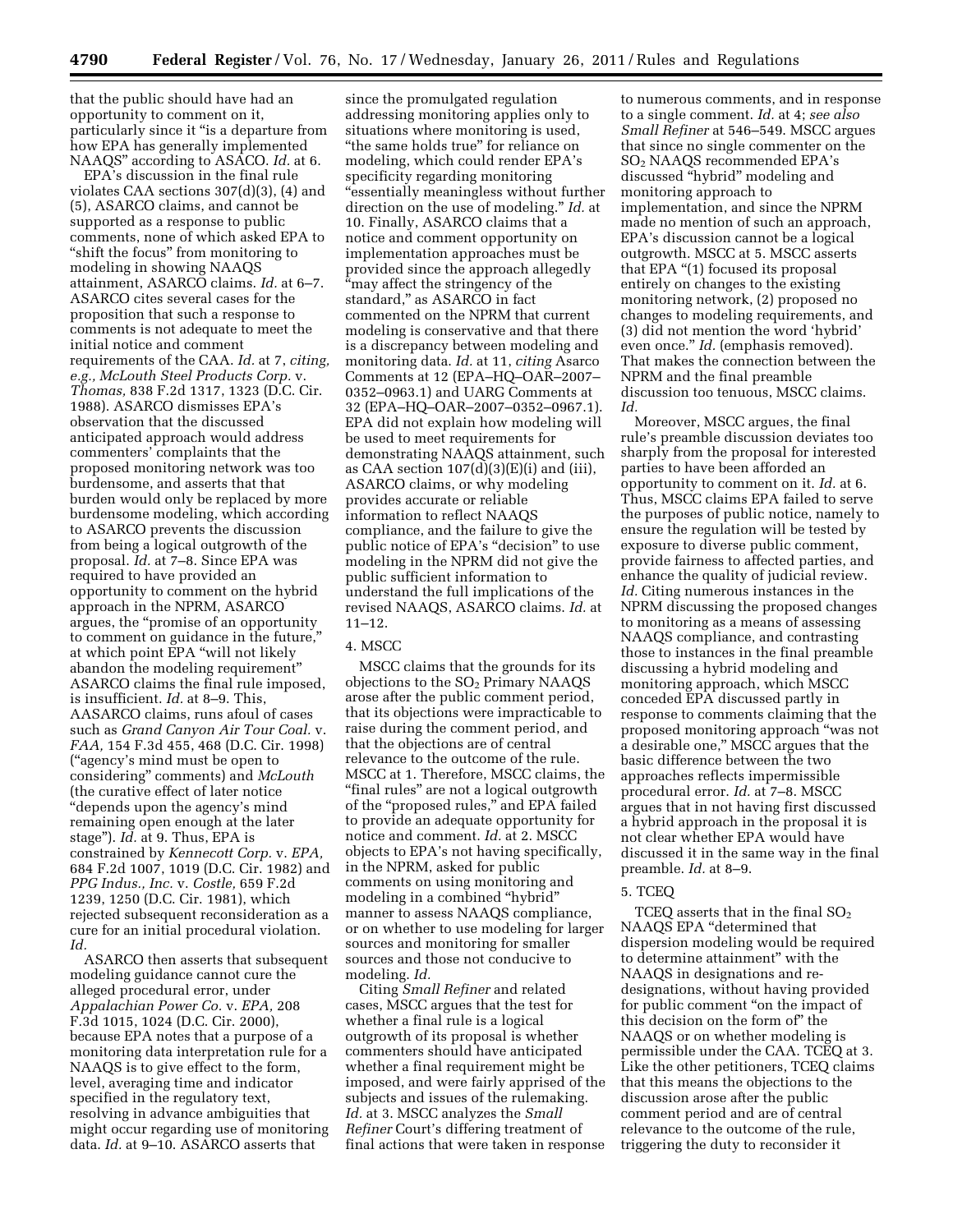under CAA section 307(d)(7)(B). *Id.* at 4–5. TCEQ also claims EPA has authority to reconsider the rule under APA section 557, even if CAA section 307(d)(7)(B) does not require reconsideration. *Id.* at 4. TCEQ claims that its three primary objections, (1) that the hybrid modeling-monitoring discussion results in an inappropriate form of the NAAQS, (2) that EPA's "interpretation" does not adhere to the regulatory text of 40 CFR 50.17(b), and (3) that a hybrid approach would be a ''divergence from CAA section 110(a)(1) and (2) attainment and maintenance requirements for all areas, whether designated as nonattainment or not,'' are of central relevance to the "final  $SO_2$ rule and its eventual implementation by states.'' *Id.* at 5.

TCEQ argues that EPA's introduction of the use of modeling in  $SO<sub>2</sub>$  NAAQS implementation in the final preamble, as opposed to the NPRM, led TCEQ to limits it comments on the "form" of the NAAQS without consideration of issues such as whether EPA's existing modeling guidelines and procedures would apply regarding elements such as evaluation of background sources and the integration of predicted concentrations with monitoring data. *Id.*  at 6. TCEQ asserts that difficulties with integrating modeling and monitoring data that it claims have arisen regarding other pollutants will apply to  $SO<sub>2</sub>$ , and that EPA gave ''no reason for TCEQ to expect that EPA would adopt a form of the  $SO<sub>2</sub>$  standard with similar problems, without an opportunity to comment.'' *Id.*  at 7.

TCEQ also argues that amendments to proposed regulatory text were made without proposal for comment, such as adding the phrase "at an ambient monitoring site'' to the 40 CFR 50.17(b) and (c) and Appendix T section 1 (a) provisions addressing monitoring. *Id.* at 9. TCEQ observes that the explanatory preamble language regarding these monitoring provisions' amendments, in which EPA noted that "[t]his text does not restrict or otherwise address approaches which EPA or States may use to implement the new 1-hour NAAQS, which may include, for example, use of modeling'' (see 75 FR at 35582), ''was never proposed for comment,'' and claims that it reflects an interpretation that conflicts with the regulatory text and is not within EPA's discretion. *Id.* at 9–10. TCEQ claims it had no notice that the regulatory text could be so amended, nor that EPA ''intended to interpret this rule language in a manner inconsistent with its plain meaning, and thus could not have commented on this issue during proposal.'' *Id.* at 10.

TCEQ also claims that as a result of the final preamble discussion unclassifiable areas ''will now be required to submit maintenance plans, to show maintenance and attainment of the NAAQS, containing elements that were not clearly discussed in the proposed rule.'' *Id.* at 10–11. TCEQ asserts it ''could not have foreseen that EPA would change its admitted historical interpretation of the maintenance requirement upon adoption of the final  $SO<sub>2</sub>$  NAAQS, and thus could not have commented on this change.'' *Id.* at 11. TCEQ also claims that EPA's discussion of the use of modeling ''could not have been anticipated by Texas or other stakeholders given that the use of modeling to determin[e] nonattainment areas was'' in TCEQ's view removed in the 1990 CAA Amendments. *Id.* at 12–13.

Consequently, TCEQ argues, the final rule is not a logical outgrowth of the NPRM, and is like a rule struck down in *National Mining Ass'n* v. *Mine Safety and Health Admin.,* 116 F.3d 520, 531 (D.C. Cir. 1997), where the agency's rule changed longstanding practice after issuing a proposal that would have left that aspect of the rules unchanged. MSCC at 13–14. TCEQ further argues that the  $SO<sub>2</sub>$  NAAQS is analogous to the situation in *Environmental Integrity Project* v. *EPA,* 425 F.3d 992, 998 (D.C. Cir. 2005), stating that a logical outgrowth may not include an agency decision to repudiate its proposed interpretation and adopt its inverse. MSCC at 14.

## 6. North Dakota and South Dakota

ND and SD object to EPA's not having publicly discussed ''its intention to have states use modeling data over monitoring data'' until the final preamble. ND and SD at 2. After presenting their substantive objections to EPA's preamble discussion (*id.* at 2– 7), ND and SD claim they did not have an opportunity to raise them during the comment period because the NPRM did not discuss the use of modeling, and that their objections are of central relevance to the final rule. *Id.* at 7. Thus, ND and SD argue, EPA must reconsider the final rule and provide an opportunity to comment, in order to cure the NPRM's alleged failure to satisfy the CAA section 307(d)(3) requirement to provide an adequate opportunity to comment on the proposal. *Id.* at 7–8. ND and SD assert that the final rule departs too sharply from the proposal to satisfy the *Small Refiner* test for a logical outgrowth, and that EPA's final rule preamble discussion cannot be supported as a

response to comments received from the public. *Id.* at 8–9.

#### 7. WVDEP

Although not submitted as a formal petition for reconsideration under CAA section  $307(d)(7)(B)$ , WVDEP communicated with EPA Region 3 by a letter entitled "Objection to Final SO<sub>2</sub> NAAQS Rule [75 FR 35520; Docket No. EPA–HQ–OAR–2007–0352]'' to raise objections very similar to those presented in the actual petitions. WVDEP claims that the ''final rule contains a number of significant changes from the proposed rule, which warrant supplemental rule-making.'' WVDEP at 1. Therefore, WVDEP urges EPA to "reconsider its intended approach,'' and asserts that EPA ''should conduct supplemental rule-making and offer proper opportunity for public review and comment of significant changes from the proposed rule.'' *Id.* at 2.

#### 8. ADEQ

Similarly, ADEQ did not submit its own formal petition for reconsideration under CAA section 307(d)(7)(B), but sent a letter to EPA in support of TCEQ's and ND and SD's petitions. ADEQ asserted EPA had failed to properly conduct notice and comment rulemaking "regarding a significant departure from the monitoring approach set forth in the proposed rule,'' thus denying ADEQ the opportunity to comment.'' ADEQ at 1.

# *B. Responses to the Claims and Arguments Raised by the Petitioners*

EPA presents its responses to the petitioners' procedural objections below in a collective format, rather than on a petitioner-by-petitioner basis, since the objections to a great extent are identical, incorporate other petitioners' arguments, or repeat similar arguments. Where necessary and appropriate, EPA responds to specific claims raised by individual petitioners within our broader responses.

# 1. Petitioners Object to Agency Action Which Is Not Final

Petitioners' claims, arguments and the information they submit do not undermine or lead us to change our scientific and other conclusions regarding what  $SO<sub>2</sub>$  Primary NAAQS is requisite to protect public health with an adequate margin of safety, as determined under section 109 of the CAA. Nor do they change or undermine our conclusions regarding the promulgated requirements for an  $SO<sub>2</sub>$ monitoring network centered on areas where there is an increased coincidence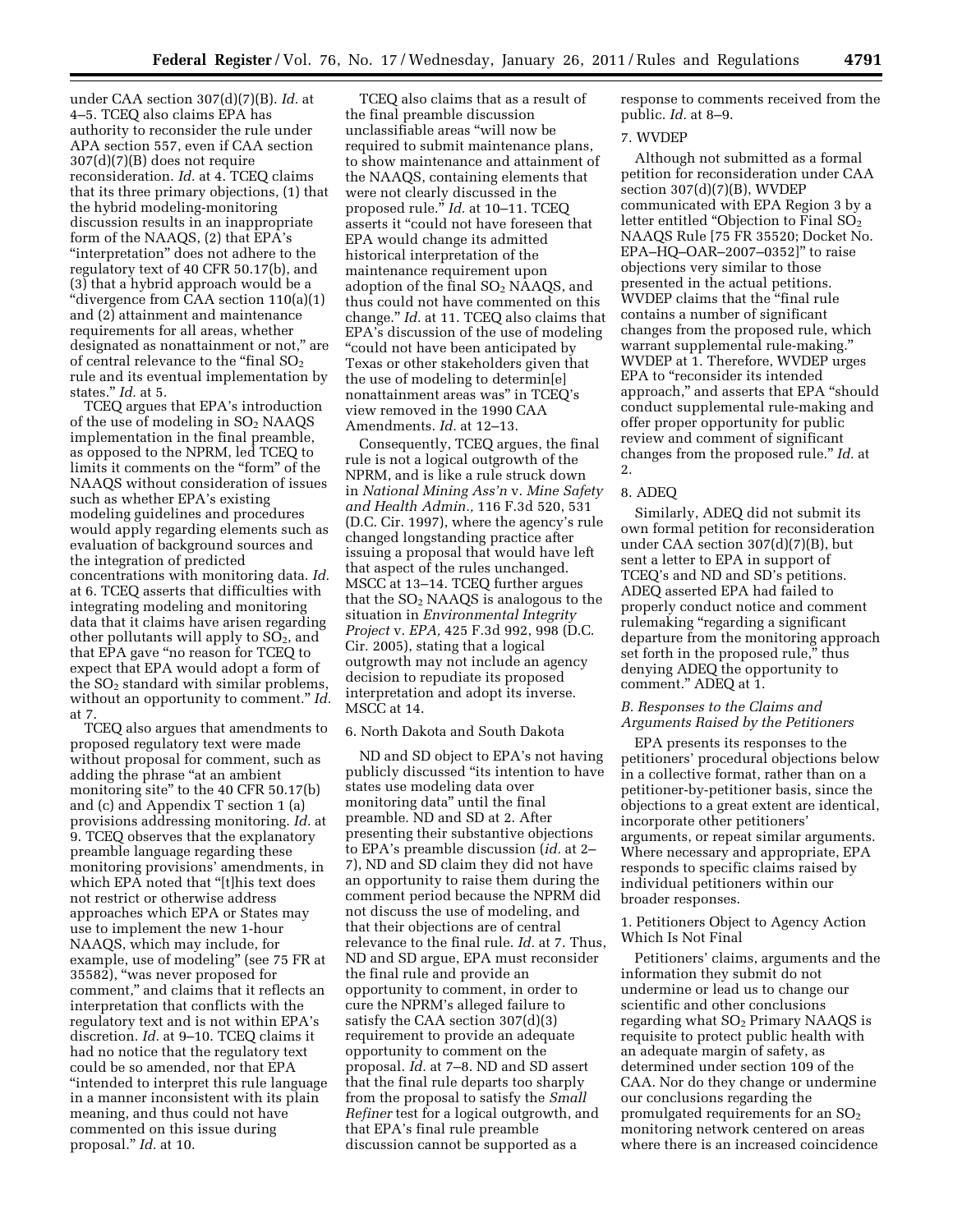of population and  $SO<sub>2</sub>$  emissions. The petitions do not change EPA's final decisions regarding the need to revise the prior SO2 Primary NAAQS, and what those revisions should be. The petitioners' arguments are not based on consideration of the body of scientific information that informed EPA's final decisions in promulgating the revised SO2 Primary NAAQS. In fact, petitioners' arguments have nothing to do with EPA's scientific conclusions, and provide no new information or basis for EPA to revisit those conclusions or the specific  $SO<sub>2</sub>$  Primary NAAQS that EPA promulgated.

Instead, petitioners' arguments rely on an apparent assumption that EPA's nonbinding preamble discussion of anticipated approaches for separate future implementation actions constituted, itself, final agency action that governs those future actions now and imposes immediate binding requirements to implement the NAAQS in a certain way. Although petitioners do not demonstrate how EPA's discussion has such final, binding and enforceable effect, their requests that EPA reconsider the final rule necessarily relies upon their implicit assumption that EPA has already taken final rulemaking action on the discussed implementation approaches. Only if EPA had taken such final action on these discussed approaches could there be an issue regarding whether EPA's discussion was a ''logical outgrowth'' of the proposed rule, and whether it was of ''central relevance'' to the actually promulgated revised SO2 Primary NAAQS.

Similarly, for EPA's discussion to constitute a ''procedural error,'' it would first have to have been an actual "determination" that is a final action, but it is not. EPA plainly stated that the discussion represented non-binding guidance regarding future expected actions, that EPA's anticipated approach could continue to evolve as further expected guidance is developed, and that EPA expected there to be circumstances in which the anticipated approaches may not apply. *See* 75 FR at 35552, n.22. In other words, regarding the implementation discussion, EPA has not yet even taken a final action that could be presently ''reconsidered'' under CAA section 307(d)(7)(B). Instead, any interested party may raise its objections to EPA's future use of an approach like that presented in the preamble discussion (should that ever occur) in a specific action that applies it, such as a designation action under CAA section 107(d)(1) or a SIP approval action under section 110.

As the preamble makes clear, EPA has not taken any final action or promulgated any regulatory requirements regarding either designations under CAA section 107(d) or SIPs under CAA section 110(a)(1), and, in particular, has taken no final action on its approach to making attainment determinations. To the contrary, the preamble specifically preserves EPA's ability to make those decisions solely on the basis of monitoring data. *See* 75 FR at 35552, n.22. Nothing in the final promulgated rule prevents a State, for example, from basing its designation recommendation on monitoring data. EPA did not promulgate or revise any requirements regarding the use of modeling in the final SO<sub>2</sub> NAAQS. Because the preamble discussion regarding implementation is not final agency rulemaking action, it is not appropriate for reconsideration under CAA section 307(d)(7)(B).

In the preamble to the final rule, EPA explained that the Agency anticipated that in subsequent actions it would continue its historic practice of relying on both modeling and monitoring for determining whether an area is in attainment with the  $SO<sub>2</sub>$  NAAQS, and adopted rules for a smaller monitoring network than EPA initially proposed. *See* 75 FR at 35550–51. But the preamble makes clear that, except for the promulgated requirements relating to the scope of the monitoring network and the new Federal Reference Method, EPA is still developing its policy for such future actions as designations and SIP approvals, and intends to issue further guidance in the future through a notice-and-comment process. *Id.* And, as noted above, the preamble also states EPA's expectation that any decisions about whether to base an attainment designation or determination on monitoring alone, without reliance on modeling, would similarly be made on a case-by-case basis through rulemaking. *Id.* at 35552 n.22.

The procedural objections boil down to a claim that the preamble of the final rule requires the use of air quality modeling for determining whether an area is in attainment with the revised SO2 NAAQS, that this approach differs from the approach discussed in the preamble to the proposal, and that the public did not have an opportunity to comment on the approach discussed in the final rule. This claim lacks merit for two reasons.

First, in objecting to the implementation discussion in the preamble, the petitioners do not challenge any provision of the promulgated regulations, but rather a discussion in the preamble, *e.g.,* 75 FR at 35550–54. Although preamble discussions may in some situations constitute final agency action, it is clear that EPA's particular discussions in the preamble to this final rule regarding designations and implementation do not. Rather, the discussions regarding the potential use of modeling are, at most, non-binding guidance. The preamble specifically states: ''In many respects, both the overview discussion below and the subsequent more detailed discussions explain our expected and intended future action in implementing the 1-hour NAAQS—in other words, they constitute guidance, rather than final agency action—and it is possible that our approaches may continue to evolve as we, States, and other stakeholders proceed with actual implementation. In other respects, such as in the final regulatory provisions regarding the promulgated monitoring network, we are explaining EPA's final conclusions regarding what is required by this rule. We expect to issue further guidance regarding implementation \* \* \* EPA intends to solicit public comment prior to finalizing this guidance.'' *Id.* at 35550.

Moreover, nowhere in the preamble (much less in any promulgated regulation) does EPA state that modeling must be used for designating areas as attainment, nonattainment or unclassifiable. Thus, the alleged requirement to which petitioners object does not exist. Rather, the preamble states: ''We expect that EPA's final area designation decisions in 2012 would be based principally on data reported from SO2 monitors currently in place today, and any refined modeling the State chooses to conduct specifically for initial designations.'' *Id.* at 35552. The preamble then goes on to say ''EPA anticipates making the determination of when monitoring alone is 'appropriate' for a specific area on a case-by-case basis, informed by the area's factual record, as part of the designation process.'' *Id.* at 35552 n.22.

In short, EPA has simply not taken the final agency action alleged by petitioners, and there is no such rulemaking action for EPA to reconsider as part of the  $SO<sub>2</sub>$  NAAQS. To the contrary, the preamble states that EPA believes that its historic approach to SO2 designations continues to appear to be appropriate, while at the same time giving States and other entities the flexibility to recommend the appropriate mix of data to rely on, including the possibility of relying entirely on monitoring if supportable. States and other parties will have opportunities to provide input on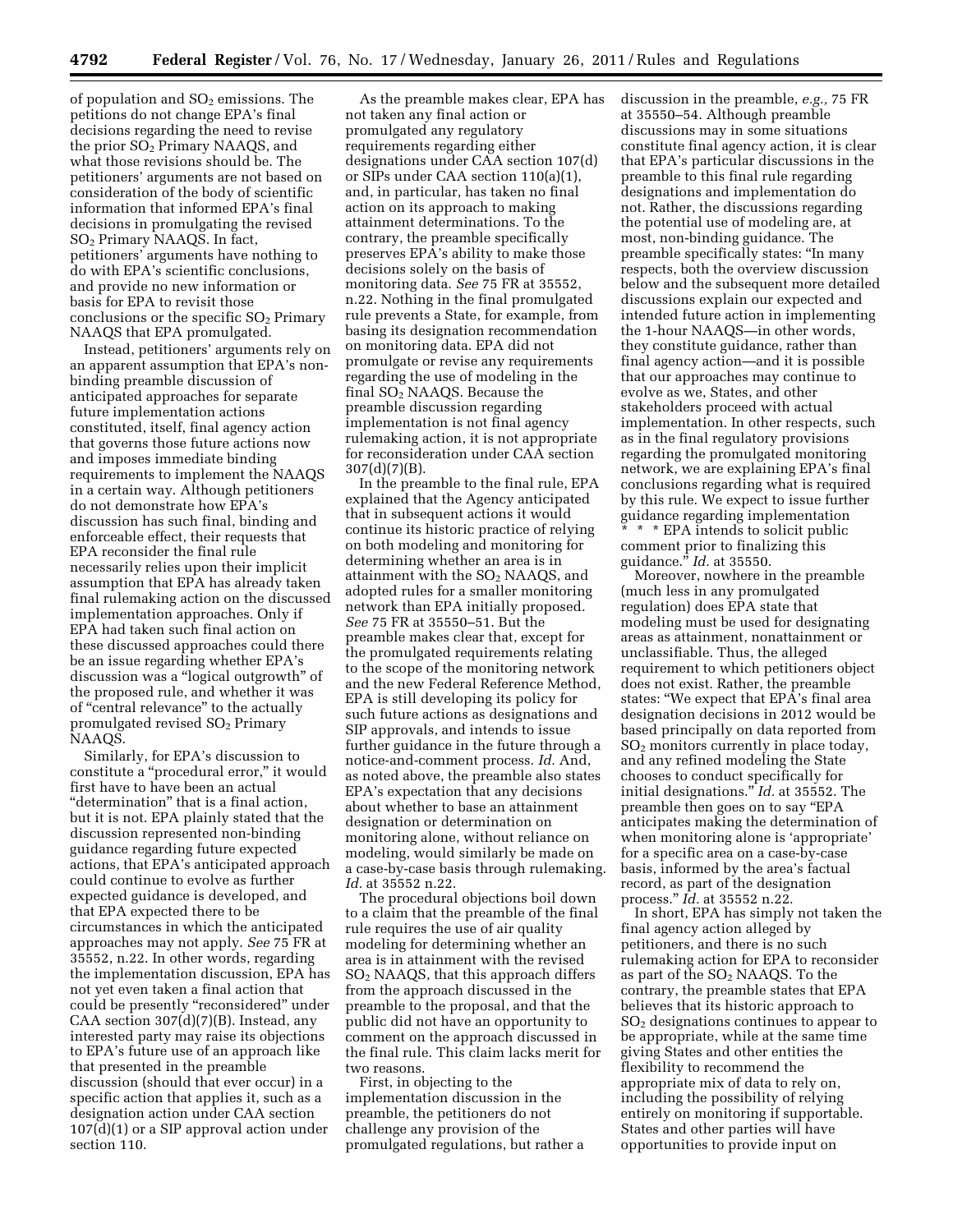designations and SIP actions before they are issued, see CAA section 107(d)(1)(ii), and those future actions, which would for the first time constitute final agency action regarding EPA's anticipated approaches, should be where any claims that EPA may be inappropriately using modeling can and should be raised. *See Pa. Dept. of Envt'l Prot.* v. *EPA,* 429 F.3d 1125 (D.C. Cir. 2005). At this point, EPA's non-binding preamble discussion regarding its anticipated approaches in designations and SIP actions is merely an announcement of general principles addressing EPA's exercise of its discretion when taking those actions, and does not impose any requirements on States in those processes. *See Catawba County* v. *EPA,* 571 F.3d 20, 40 (D.C. Cir. 2009).

EPA therefore rejects the asserted notion that the non-binding preamble discussion is an ''aspect'' of the final promulgated NAAQS that must be established as a requirement through notice and comment rulemaking. EPA always treats implementation issues and establishment of NAAQS separately and independently, as required by the CAA and the Supreme Court's ruling in *Whitman* v. *American Trucking Ass'ns.*  In advance of taking subsequent designation actions and SIP actions, the CAA nowhere requires that EPA promulgate an approach to designations or general implementation, and EPA did not do so here as an "aspect" of the  $\mathrm{SO}_2$ Primary NAAQS in presenting its discussion of anticipated implementation approaches, apart from establishing reduced requirements related to the size of the monitoring network to which petitioners do not appear to object. EPA similarly rejects the argument that the non-binding preamble discussion had any kind of final impact on the promulgated NAAQS. Instead, it is clear from the regulatory text at 40 CFR 50.17 that the level of the NAAQS is simply expressed as 75 ppb measured in the ambient air as  $SO<sub>2</sub>$ , with a specified averaging time and form. The additional regulatory language in 40 CFR 50.17(b) and (c) and in Part 50 Appendix T addressing how attainment is shown via monitoring is specific to when monitoring is used. None of these provisions is affected in any way by the preamble's discussion of the ability to also use modeling to assess SO2 concentrations. See 75 FR at 35583; see also section IV.B below. These provisions are not currently affected by the non-binding guidance, and they would not have been affected if EPA had either presented its guidance discussion in the NPRM or had waited

until a first designation or SIP action in which modeling were used, just as the prior SO2 NAAQS, and related monitoring requirements, set forth in 40 CFR 50.4(a)-(d) and Part 50 Appendix A were never affected by EPA's and States' use of modeling to assess compliance with those standards over the last 30 years.

As mentioned before, many petitioners captioned their petitions initially as seeking a "clarification" that EPA intends to implement the NAAQS consistently with the promulgated regulatory text, and only in the alternative sought reconsideration and a new round of notice and comment proceedings if EPA instead intended to implement the NAAQS according to the preamble discussion. When those regulatory provisions in Part 50 addressing assessment of compliance with the NAAQS at an ambient monitoring site are applicable (i.e., when monitoring is being used), EPA expects that those provisions will be followed by States and by EPA. Additionally, since EPA's actual use of implementation approaches resembling (or refining or departing from) those discussed in the final rule preamble will be taken in future actions to which interested parties may provide comments, criticisms, or objections, EPA will (and must) consider that input before taking final actions. But because the non-binding preamble discussion of anticipated approaches does not reflect final action, EPA disagrees that the procedural duties of CAA section 307(d) that petitioners claim EPA violated even applied to EPA's guidance, and that the duty to presently reconsider it can even be triggered.

2. EPA's Implementation Discussions Are Not of Central Relevance to the Promulgated Decisions on the Final Revised SO2 Primary NAAQS

Even if EPA's non-binding implementation discussions presented in the final preamble could have constituted any kind of final action, the Agency does not regard it as having been of "central relevance" to the regulatory decision on the NAAQS itself. In setting NAAQS that are "requisite" to protect public health with an adequate margin of safety, under CAA section 109(b), EPA establishes standards that are neither more nor less stringent than necessary for these purposes. In so doing, EPA may not consider costs of implementing the standards. *Whitman* v. *American Trucking Associations,* 531 U.S. 457, 471, 475–76 (2001). Petitioners frequently assert that the implementation discussion is an

"aspect" of the final NAAQS itself in complaining about the added burden they claim modeling would impose on States and pollution sources. In fact, issues regarding future implementation are legally irrelevant to the setting of the NAAQS. And, again, in no respect does the preamble discussion of modeling as an implementation tool affect either the promulgated NAAQS in 40 CFR 50.17 or the provisions addressing when monitoring is used to assess compliance. Consequently, we reject petitioners' assertions that the nonbinding preamble discussion of the possible future implementation approaches is ''of central relevance'' to the promulgation of the  $SO<sub>2</sub>$  Primary NAAQS or to the monitoring network design requirements, and we therefore conclude that reconsideration of the rule in light of that discussion is not warranted.

An objection is of central relevance if it provides substantial support for the argument that the underlying promulgated decisions, in this case the NAAQS set forth in 40 CFR 50.17 and requirements addressing network design requirements for monitoring, should be revised. None of the petitioners' arguments summarized above provide substantial support for such a claim. Even in complaining that the use of modeling may be difficult, if attempted, and in their characterizations of the NAAQS as an allegedly ''probabilistic'' standard and of modeling as a "deterministic" tool, they present no information indicating that the scientific conclusion of what NAAQS is requisite to protect public health with an adequate margin of safety is erroneous. Nor do they explain how the regulatory provisions in Part 58 are erroneous for the purpose of network design. A petition for reconsideration cannot merely object to a non-binding guidance discussion and claim that is sufficient to require initiation of the reconsideration of related, but not affected, promulgated regulations. Allegations that such a discussion is of central relevance will not suffice. To justify reconsideration, a petitioner has to show why the objectionable guidance discussion demonstrates that the Agency's underlying decision on the promulgated NAAQS should be changed.

Petitioners have not met this burden. The core defect in petitioners' arguments is that they do not address the scientific evidence regarding the NAAQS, and do not address the policy or technical rationale supporting EPA's promulgated revisions to the network design monitoring requirements. TCEQ's and others' claims that the guidance discussion conflicts with the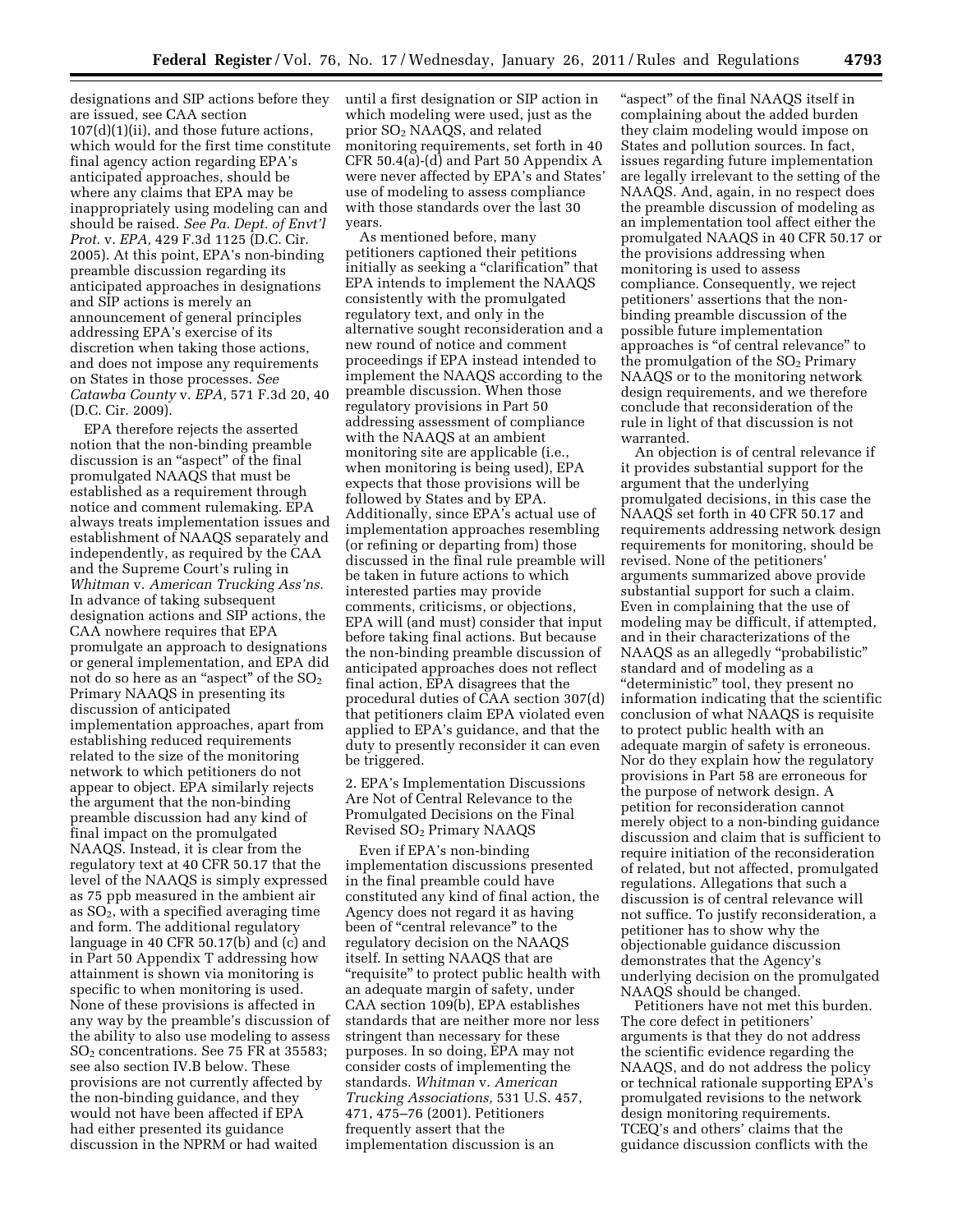"form" of the NAAQS are misplaced. The form of the NAAQS defines the air quality statistic that is to be compared to the level of the standard in determining whether an area attains the standard. See 75 FR 6474, 6479 n. 5 (Feb. 9, 2010). For the revised primary  $SO<sub>2</sub>$  NAAQS, the form is the three year average of the 99th percentile of the daily maximum 1-hour average concentrations of SO2. EPA justified in detail its decision to revise the previous expected exceedance-based form with a percentile-based form, as well as its choice of using the 99th percentile of the air quality distribution. 75 FR at 35539–41. Air quality distributions can, of course, be generated by modeling tools or by monitoring. See REA section 8.4 where EPA generated one-hour  $SO<sub>2</sub>$ air quality distributions in the exposure analysis. In any case, all such questions are fact-dependent and await specific circumstances for resolution. Indeed, if EPA had first presented its non-binding discussion on implementation in the NPRM, and had said no more on this subject in the final rulemaking notice, it would not have failed to promulgate any required regulatory "aspect" of the NAAQS itself, and such placement of the discussion in the NPRM would not have made it of any more central relevance to the separate scientific decision of whether the NAAQS should be revised and how, or to the reasonableness of the limited promulgated requirements relating to minimum size of a monitoring network. Although implementation guidance discussions may be of central relevance to future actions that employ approaches discussed therein, they are not so regarding final promulgated NAAQS that are required to be based on entirely different criteria—and may not be based on cost of implementation considerations at all—where the rulemaking does not actually promulgate implementation requirements. Thus, the implementation discussions to which petitioners object could not lawfully be of central relevance to the promulgated  $SO<sub>2</sub>$ Primary NAAQS. See *Whitman* v. *American Trucking Associations,* 531 U.S. 471, 475–76.

# 3. EPA's Implementation Discussions Were Logical Outgrowths of the Proposed Rule

Even if the preamble's non-binding implementation discussion could be both ''final action'' and ''of central relevance'' to the outcome of the promulgated NAAQS decision, we consider the discussion to be a ''logical outgrowth'' of the proposal. The CAA does not require us to have presented

the discussion in the NPRM before we could further address the expected implementation approaches in the final rule's preamble or in other guidance documents. The NPRM contained initial discussions of how the proposed revised NAAQS might be implemented, and therefore the general issues and related specific issues regarding implementation were squarely opened up for public comment. Although the NPRM did not specifically address this fact, it has long been EPA's practice in implementing the prior  $SO<sub>2</sub>$  Primary NAAQS to rely upon both modeling and monitoring to determine whether areas have attained the NAAQS. *See, e.g.,*   $EPA's$  February 1994  $SO<sub>2</sub>$  Guideline Document (available at *[http://](http://www.epa.gov/ttn/oarpg/t1/memoranda/SO2_guide_092109.pdf)  [www.epa.gov/ttn/oarpg/t1/memoranda/](http://www.epa.gov/ttn/oarpg/t1/memoranda/SO2_guide_092109.pdf) SO2*\_*guide*\_*[092109.pdf](http://www.epa.gov/ttn/oarpg/t1/memoranda/SO2_guide_092109.pdf)*) at 2–5 (''For SO2 attainment demonstrations, monitoring data alone will generally not be adequate.'') and at 2–1 (''Attainment determinations for  $SO<sub>2</sub>$  will generally not rely on ambient monitoring data alone, but instead will be supported by an acceptable modeling analysis which quantifies that the SIP strategy is sound and that enforceable emission limits are responsible for attainment.''). The NPRM was published with this history of prior SO2 NAAQS implementation, and there was no reason for any interested party to have assumed that over 30 years' worth of prior implementation actions might not have some bearing on the way a revised NAAQS might be implemented.

To the extent the NPRM, in not explicitly discussing that prior history, was interpreted by interested parties to announce a proposed change to that longstanding practice, the rulemaking process inherently leaves open the possibility that an agency will choose not to adopt any proposed change. Therefore, interested parties could have foreseen that EPA might not, in fact, make any such change but instead discuss our expectation to continue our past practice, and they had ample opportunity to comment on that possibility or ask directly whether EPA intended to no longer follow it. In such circumstances, affected parties can be expected to be aware that not adopting a change reflecting a departure from the Agency's prior practice is a possibility. *See American Iron & Steel Inst.* v. *EPA,*  886 F.2d 390, 400 (D.C. Cir. 1989) (''One logical outgrowth of a proposal is surely, as EPA says, to refrain from taking the proposed step.'').

In fact, some interested parties did comment on the related issue of the burden of relying on monitoring, and suggested that EPA instead use modeling to relieve that administrative

burden. *See* 75 FR at 35551. Moreover, ASARCO notes that it and others commented on their view that modeling is overly conservative, when used to assess compliance. Partly in response to comments, EPA explained its anticipated approaches of continuing to rely upon both modeling and monitoring, and made clear that except for the promulgated provisions relating to the scope of the monitoring network and associated requirements, the Agency was still developing its policy for future actions such as area designations and determinations of NAAQS attainment, and would decide whether to base such actions on modeling or monitoring on a case-bycase basis through rulemaking. It cannot credibly be asserted that EPA's mind does not remain open to other views following these explanations.

Petitioners' arguments that providing an opportunity for public comment on future guidance documents would not cure EPA's alleged procedural defect in the final preamble discussion ignore the fact that such an opportunity necessarily will be provided in subsequent regulatory actions issuing designations and acting in response to SIP submissions. While the CAA does not require that EPA provide an opportunity for public comment on designations, States initiate the process and present their own views to EPA in submitting designations recommendations, and EPA's responses to those recommendations must be wellreasoned and are judicially reviewable. Further, EPA has recently elected to provide a brief public comment period on designations as well. SIP actions undergo public notice and comment in two stages, once at the state level and again at the federal approval/ disapproval stage.

Thus, while EPA disagrees with the petitioners' view that the non-binding preamble discussion on future implementation represents final agency action of central relevance to the NAAQS decision, even if the final rule's guidance discussion were to have final effect, EPA committed no procedural error in presenting this discussion in the final rule's preamble, and reconsideration is not warranted. This is true particularly as further administrative process in which objections can be raised before binding actions are taken will be provided before any of EPA's discussion has a direct and binding effect in any specific case, which will be based on the relevant facts of its own situation, which even EPA's allegedly "adopted" guidance explicitly provides.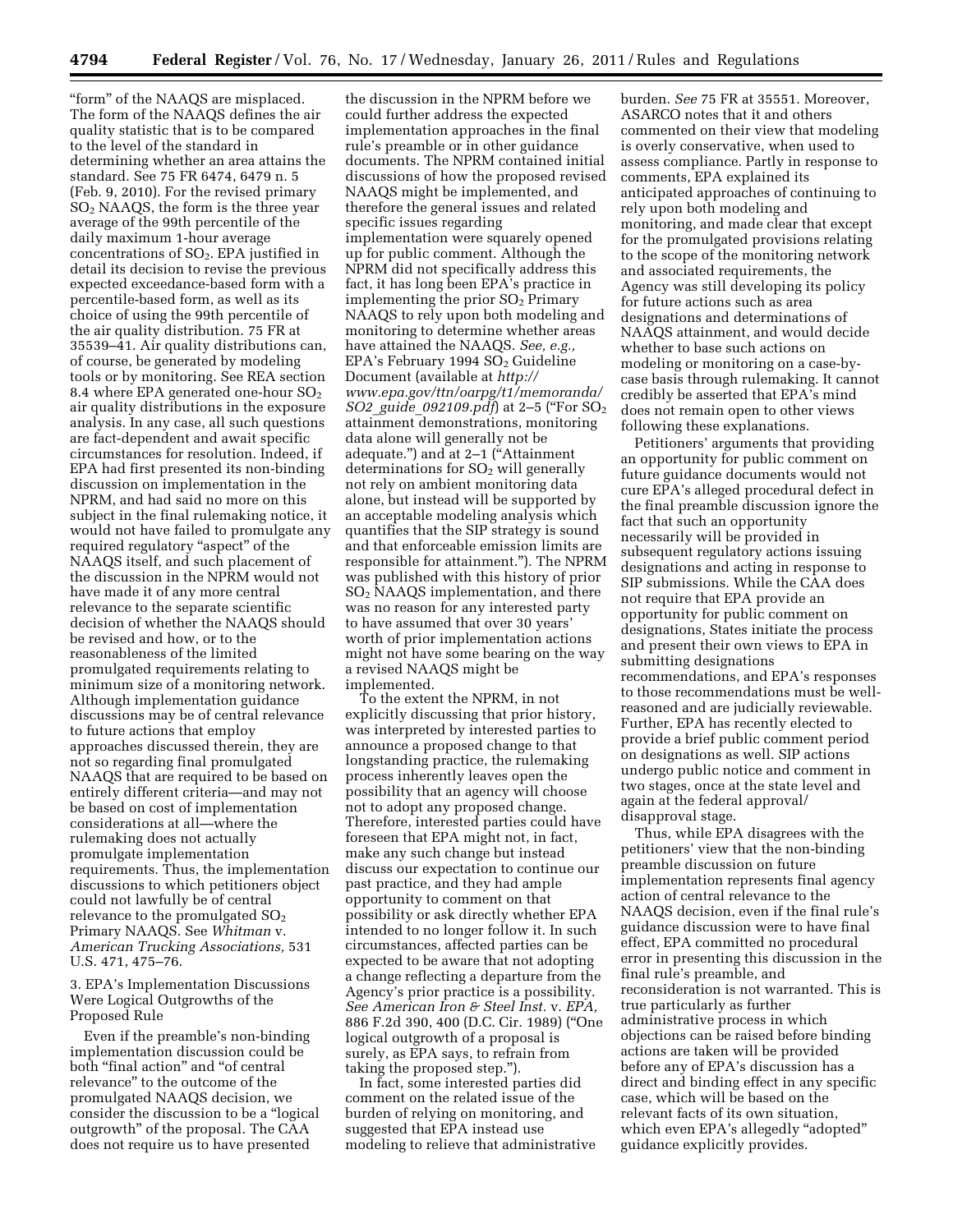4. EPA Is Not Required To Promulgate Regulatory Requirements Regarding NAAQS Implementation and May Discuss Implementation Issues Through Non-Binding Guidance

As explained above in our explanation for why petitioners' objections are not of central relevance to the outcome of the revised NAAQS, EPA disagrees with petitioners' assertions that the Agency is required under the CAA to promulgate, as regulatory provisions, requirements addressing future implementation of the NAAQS of the type petitioners demand. Nothing in CAA sections 107(d), 110 or 192, or anywhere else in the CAA requires this. The prior  $SO<sub>2</sub>$  Primary NAAQS rulemaking did not contain such regulatory requirements on implementation, while EPA has provided numerous guidance documents for implementing the prior SO2 NAAQS that address issues such as the use of modeling. *See, e.g.*, SO<sub>2</sub> Guideline Document, Office of Air Quality Planning and Standards, Research Triangle Park, NC 27711, EPA–452/R–94–008, Feb. 1994. Moreover, EPA does not assume that petitioners thought that the proposed monitoring network of less than 400 monitors would have generated data from the nationwide inventory of significant sources of  $SO<sub>2</sub>$ . Petitioners never commented that EPA should have proposed additional measurement requirements to cover situations in which monitors would have been unusable to predict future source emissions, or were simply non-existent in an area that sought designation as attainment or non-attainment and was in search of some kind of supporting factual record. Consequently, we disagree with petitioners' claims that it is now improper to continue to address implementation issues in non-binding guidance such as that which EPA has frequently issued regarding  $SO<sub>2</sub>$  NAAQS implementation and which EPA presented in the preamble. Although we stress that the preamble's inclusion of such guidance and statements regarding the intent to issue further guidance do not warrant reconsideration of the final rule, we also note that the continued development of guidance necessarily represents a continuing evaluation and "reconsideration" of the issues addressed therein, and we fully expect to continue to evaluate implementation issues as we proceed to develop such guidance and take implementing actions. In sum, EPA denies petitioners' procedural claims because EPA was not required to issue initial guidance

through use of notice and comment rulemaking.

# **IV. Statutory and Regulatory Issues**

#### *A. Summary of Petitioners' Arguments*

In addition to their procedural objections, the petitioners raise several objections based on their views that EPA's implementation discussion provided in the final rule preamble conflicts with applicable statutory and regulatory provisions. At the outset, EPA regards it as impossible for our non-binding guidance to have an effective "conflict" with the CAA or our regulations, as it is not final and imposes no independent requirements. Thus, we respond to petitioners' arguments conditionally, while reserving the right to reach different final conclusions than are reflected in our preliminary, non-final responses provided here if petitioners were to raise these and other objections in the context of future final actions such as designations or SIP approvals/ disapprovals.

## 1. Consistency With ''Cooperative Federalism'' of CAA

Several petitioners raise a broad philosophical objection to EPA's nonbinding implementation discussion, namely that it is allegedly in conflict with the scheme of "cooperative federalism'' of the CAA under which States are to be given the first opportunity, before EPA, to make judgments regarding how pollution sources should be controlled in order to attain the NAAQS. UARG asserts that the discussed anticipated modeling approach ''usurps the role that States are to play when making [section] 107(d) designations and thus is inconsistent with [c]ongressional intent.'' UARG at 18. In the 1977 Amendments to the CAA that added section 107, UARG claims, States were ''the basic units from which pollution control decisions, plans, administration, and enforcement would follow. On the other hand, the federal government's role was merely to provide guidance and set national standards.'' *Id.* at 25, citing H.R. Rep. No. 95–294, at 289 (1977). UARG then claims that Congress ''granted States the power to make initial designations of areas within State borders.'' *Id.* In support of this claim, UARG cites the legislative history of differing versions of the bills addressing designations in the 1990 CAA Amendments, and claims that the House Report shows the bill ''was amended to leave the States' power intact.'' *Id.* at 26. UARG then claims that case law supports the view that States are given deference in determining

whether areas are designated as attainment, nonattainment or unclassifiable. *Id., citing Pa. Dept. of Envtl Prot.* v *EPA,* 429 F.3d 1125, 1129 (D.C. Cir. 2005). UARG asserts that EPA's final rule "directs States to submit [section] 107(d) attainment/ nonattainment designation recommendations by June 2, 2011,'' and that if States ''must use modeling'' that "EPA now appears to require," they will not be able to do so due to EPA's not yet having provided additional guidance. *Id.* at 26–27. ''This essentially deprives States of their powers to make their [section] 107(d) designation recommendations by the compliance deadline,'' and ''will limit the ability of States to use their sound judgment in making designation recommendations and developing maintenance SIPs,'' UARG claims. *Id.* at 27.

ASARCO endorses UARG's claims, and adds that ''EPA appears to be usurping the role of the State in an effort to impose more stringent controls on sources than may be necessary because of overly conservative modeling results even where monitoring may show no exceedances of the revised NAAQS.'' ASARCO at 10. TCEQ less explicitly raises this objection, but argues in several places that states such as Texas have primary responsibility in implementing the NAAQS and have been left in ''an untenable position'' of having to make designation recommendations before EPA provides further modeling guidance. TCEQ at 2– 3, 15. North Dakota and South Dakota echo these points, arguing that EPA's guidance discussion ''limits the role that Congress intended States to play in the ambient standard implementation process, and it limits the discretion that States [are] to have in choosing the appropriate tools for making determinations of whether or not areas within their jurisdiction are attaining'' the NAAQS. ND and SD at 4. They explain that they currently use monitors to measure ambient pollution levels, and that models can be difficult and time-consuming to use and are allegedly less accurate, predicting higher pollution levels than monitors detect. *Id.* at 5. As EPA has not yet provided additional specific guidance on how to use modeling for the new NAAQS, States will not be able to undertake the designations recommendation work that EPA ''is insisting'' they perform. *Id.* This deprives states of their authority under section 107(d), North Dakota and South Dakota assert, and is compounded by EPA's discussion that "require[s] the use of conservative modeling'' in section 110(a)(1) SIPs that would be due from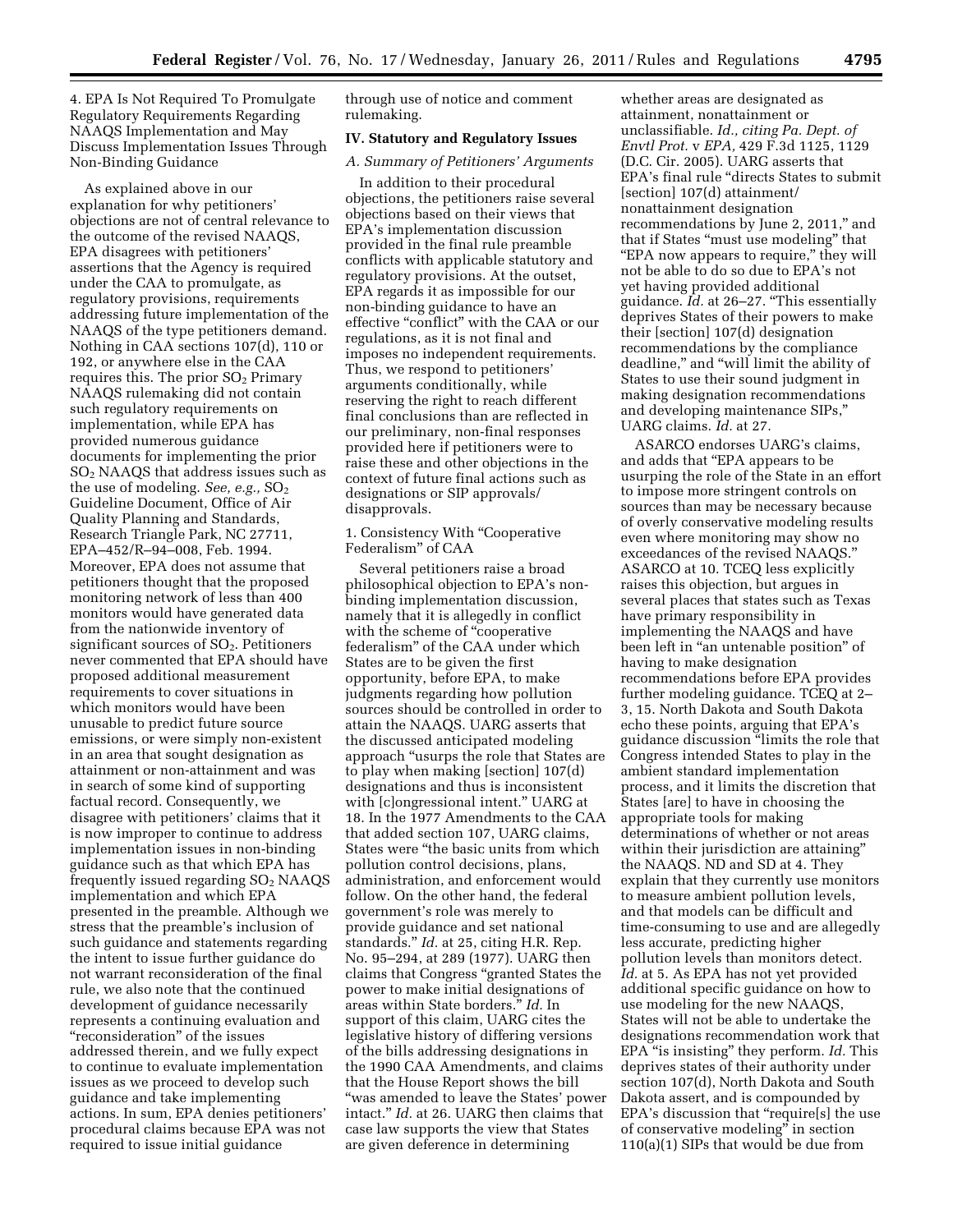unclassifiable areas, if States choose to not perform modeling in time for initial designations. *Id.,* at 6.

# 2. Consistency With CAA Section 107(d) Designation Requirements

UARG disputes EPA's preamble explanation that it has previously employed modeling in making designations under CAA section 107. UARG at 6–9, 19. UARG states that the examples of prior actions cited in EPA's discussion cites, instead, address situations where EPA decided to not change a designation of nonattainment because modeling showed violations where monitoring did not, or addressed instances where EPA issued a SIP call for an attainment area based on modeled violations. *Id.* at 19–20. Although States sometimes choose to use modeling, UARG claims EPA has ''never before required States to conduct modeling data to make their initial attainment designations.'' *Id.* at 20. UARG then asserts that EPA's prior guidance reflects a preference for monitoring over modeling, including when there is a conflict between the two, and that in the context of other NAAQS EPA has clearly favored monitoring. *Id.* at 20–21, n. 38.

NEDA/CAP, without further analysis regarding section 107(d), claims that EPA's discussion "is a significant" departure from prior procedures for designating areas and re-designating unclassifiable areas.'' NEDA/CAP at 5. ASARCO objects that EPA has not explained how ''its modeling proposal will meet'' the requirements of CAA section  $107(d)(3)(E)(i)$  and (iii) that an area show it has attained the NAAQS based on permanent and enforceable reductions in emissions. ASARCO at 11. North Dakota and South Dakota's federalism objections also reflect their arguments that EPA's guidance is inconsistent with CAA section 107, which they interpret as giving States the ability to use their sound judgment, as opposed to EPA's, in making designation recommendations. ND and SD at 4–5. They claim monitoring is preferable to modeling to implement section 107(d), is more accurate, and will avoid overestimating SO<sub>2</sub> concentrations that result in nonattainment designations triggering the requirement for pollution controls to solve ''problems that do not exist in the real world.'' *Id.* at 5–6. For example, use of modeling to designate areas under section 107 might result in electric utility plants being forced to control their  $SO<sub>2</sub>$  pollution with "potentially" unfeasible emission control requirements'' that cause electricity rates to increase substantially. *Id.* at 6.

WVDEP asserts that EPA's guidance discussion ''radically departs from agency practice in the last three revised NAAQS. WVDEP at 2. ADEQ echoes these concerns by stating that attainment status determinations will be impracticable until EPA issues further guidance on modeling, which is not expected before States have to make designation recommendations under section 107. ADEQ at 1.

#### 3. Consistency With CAA Section 110 SIP Planning Requirements

UARG outlines the 1970 version of the CAA section 110(a)(1) SIP requirements, and asserts that EPA's guidance discussion is ''the first time that EPA stated its intent to use air quality modeling in the development of SIPs under [section]  $110(a)(1)$ ," and notes that previously EPA has required SIPs that only included a PSD program and ''other infrastructure SIP elements.'' UARG at 4, 6, 9–10, 21. UARG claims EPA "is now interpreting [section]  $110(a)(1)$  to require that a State" demonstrate NAAQS attainment and maintenance via dispersion modeling. *Id.* at 15, 21. UARG therefore claims that the guidance discussion ''significantly changes the way EPA interprets requirements for maintenance SIPs.'' *Id.*  at 22. NEDA/CAP echoes this claim. NEDA/CAP at 3.

TCEQ objects to EPA's alleged ''divergence from CAA section 110(a)(1) and (2) attainment and maintenance requirements for all areas, whether designated nonattainment or not.'' TCEQ at 5. TCEQ claims EPA's guidance discussion ''significantly changed the planning requirements for attainment and 'unclassifiable' areas—those areas that do not have sufficient monitoring or modeling data to show attainment of the NAAQS.'' TCEQ at 10. Like UARG, TCEQ unfavorably compares the guidance discussion's outline of an expected SIP that shows the area meets the statutory elements of 110(a)(1), to what EPA previously accepted as approvable. TCEQ at 10–11. North Dakota and South Dakota also object to the guidance discussion's description of expected section 110(a)(1) SIPs that would ''force the States to devote substantial time and resources'' to addressing modeled  $SO<sub>2</sub>$  concentrations and impose costly and potentially unfeasible emission control measures. ND and SD at 6. WVDEP objects to how EPA discusses it would treat unclassifiable areas under the  $SO<sub>2</sub>$ program compared to other NAAQS pollutants. WVDEP at 2.

# 4. Consistency With CAA Section 171(2) Definition of ''Nonattainment Area''

Two petitioners attempt to buttress their objections with claims that EPA's guidance discussion conflicts with how Congress revised the statutory definition of ''nonattainment area'' in the 1990 CAA Amendments to section 171(2). NEDA/CAP asserts that "Congress repealed the language from Section 171(2) which allowed states to use either modeling or monitoring for its attainment designation.'' NEDA/CAP at 5. Prior to 1990, NEDA/CAP observes, section 171(2) defined ''nonattainment area'' as one ''which is shown by monitored data or which is calculated by air quality modeling (or other methods determined by the Administrator to be reliable) to exceed any [NAAQS].'' *Id.* But in 1990 Congress deleted references to the type of data used to identify NAAQS nonattainment, which NEDA/CAP claims means that it is ''arbitrary and capricious for EPA to rely entirely on modeling to determine whether an area is meeting the NAAQS.'' *Id.* It argues that the Senate Committee's report supports this view, in stating that "EPA may rely for these designations on sound data that is available, preferably air quality monitoring data, but in some cases where appropriate and necessary, the [EPA] may rely on modeling or on statistical extrapolation from monitored concentrations of another pollutant.'' S. Rep. No. 101–228, at 15 (1989). TCEQ endorses this reading as a ''clear direction by Congress that modeling is not to be used to determine nonattainment areas for a NAAQS pollutant,'' as part of its argument that there is no possible way the public could have foreseen that EPA would ''require modeling for compliance and implementation.'' TCEQ at 12–13.

# 5. Consistency With SO2 Primary NAAQS Regulatory Text

All petitioners except MSCC argue that EPA's guidance discussion conflicts with the promulgated regulatory text of the NAAQS. UARG argues that the promulgated regulatory text of the final rule "nearly mirrors the language" of the proposed rule regarding the use of monitoring to measure  $SO<sub>2</sub>$ concentrations, but the preamble's guidance discussion suggests EPA ''intends to require the use of air quality modeling analyses.'' UARG at 1, 14–15. UARG notes that the regulation does not require States to use modeling for section 107(d) designations or for section 110(a)(1) SIPs. *Id.* at 16. ''Given the difference between the preamble discussion and the actual regulatory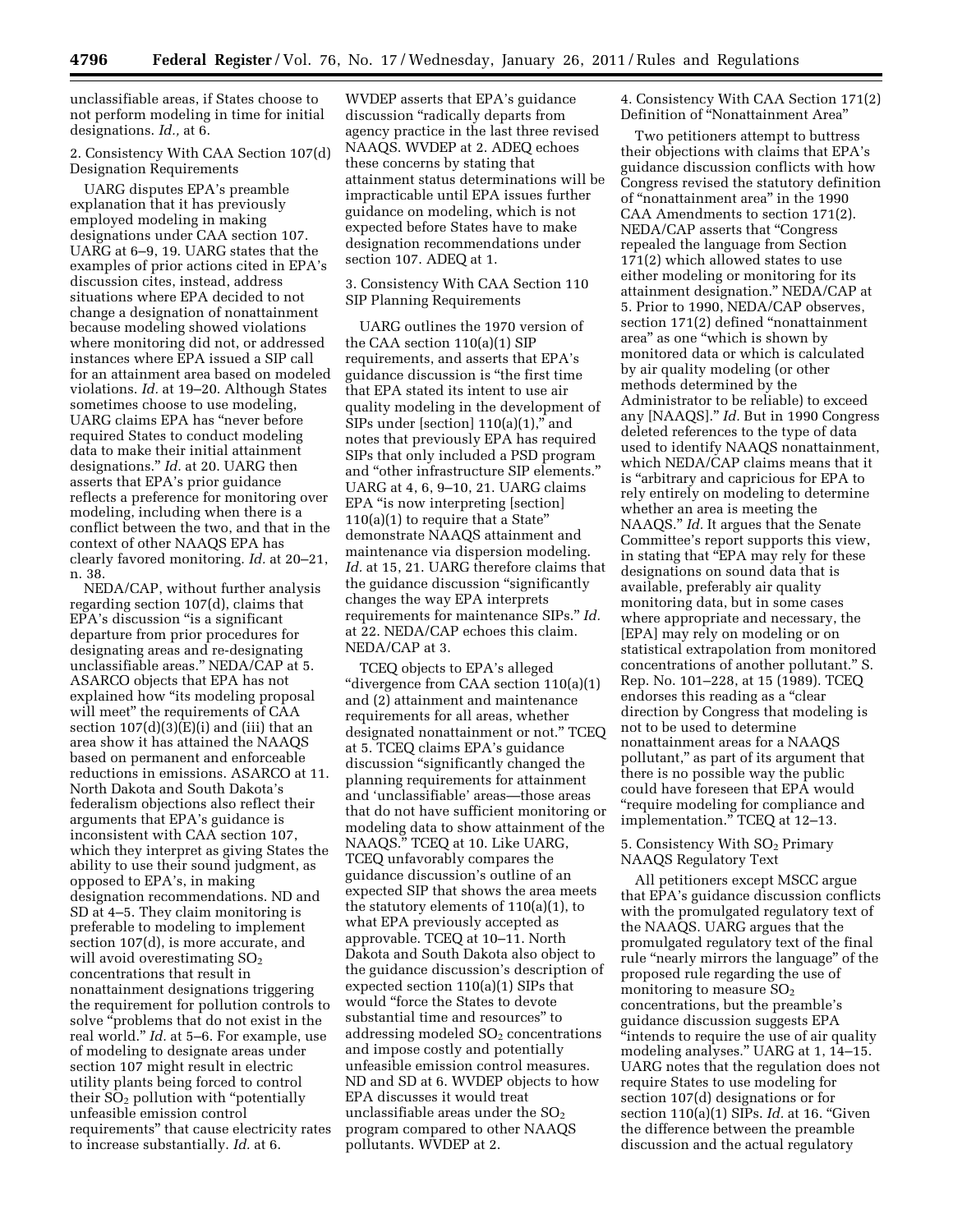language,'' UARG asks that EPA clarify that the regulatory language reflects how EPA intends the NAAQS to be implemented. *Id.* 

NEDA/CAP contrasts the regulatory text of 40 CFR 50.17(b) and of Appendix T, which apply to situations where monitoring is used, to EPA's guidance discussion regarding modeling, echoing UARG's view that the final regulation "nearly mirrors" the proposed regulatory text. NEDA/CAP at 2–3. NEDA/CAP asserts that ''the rule is therefore internally inconsistent and confusing,'' and similarly requests that EPA clarify that the NAAQS will be implemented according to the regulatory text. *Id.* at 3. ASARCO argues that the revised regulatory text, like the prior  $SO<sub>2</sub>$ NAAQS' text at 40 CFR 50.4, refer to attainment for  $SO<sub>2</sub>$  based on measuring ambient air concentrations through monitoring. ASARCO at 4. ASARCO then endorses UARG's view that the preamble discussion is inconsistent with "the plain language of the Final Rule.'' *Id.* at 10, n. 12.

TCEQ contrasts the regulatory text not just with the general preamble guidance discussion but also with specific preamble language addressing the relationship of the regulatory text applicable to monitoring situations to other possible methods for assessing SO2 levels. TCEQ at 5, 9–10. TCEQ asserts that EPA's statement recognizing that the monitoring-specific language does not speak to other measurement approaches ''commits EPA to interpret [its] adopted rule language in a way that inherently conflicts with the plain language of the rule," which TCEQ says the Agency may not do. *Id.* at 9–10. TCEQ claims EPA undertook this "change in its interpretation" without notice and comment procedures in contravention of *Paralyzed Veterans of America, et al.,* v. *D.C. Arena L.P.,* 117 F.3d 579, 586 (D.C. Cir. 1997), and that EPA's ''error is compounded by the fact that EPA interprets the rule language as permissive, while stating elsewhere in the Final Rule that monitoring data demonstrating attainment will not be deemed adequate'' absent confirming modeling data. *Id.* at 10, n. 37.

North Dakota and South Dakota also claim the guidance discussion is inconsistent with the regulatory provisions, and ask EPA to clarify how it intends States to implement the NAAQS. ND and SD at 2–3, 4, 7. Like the other petitioners, they focus on the regulatory text that specifically addresses situations in which monitors are required to be used. *Id.* at 4. ADEQ endorses North Dakota's and South Dakota's position. ADEQ at 1. WVDEP takes a different approach from other

petitioners, characterizing the final regulatory text of 40 CFR 50.17(b) as a ''substantive alteration'' that ''implies that monitored air quality data cannot represent, for regulatory purposes, an area larger than the site boundaries,'' which WVDEP calls a "fundamental, disturbing change from past practice.'' WVDEP at 1.

# *B. Responses to the Petitioners' Statutory and Regulatory Arguments*

As stated earlier, EPA regards it as impossible for our non-binding preamble guidance to have an effective ''conflict'' with the CAA or our regulations, as it is not final and imposes no independent requirements. Only in subsequent designations actions under section 107 or in SIP actions under sections 110 or 192 would the objections petitioners raise relate to final actions that could theoretically represent the ''conflicts'' that petitioners allege. Thus, we respond to petitioners' arguments conditionally, while reserving the right to reach different final conclusions than are reflected in our preliminary, non-final responses provided here, if petitioners were to raise these and other objections in the context of future final actions such as designations or SIP approvals.

Regarding the claimed conflict with federalism principles underlying the CAA that place primary responsibility for implementation on States and restrict EPA's roles, EPA has taken no action that can be characterized as encroaching in States' roles in future implementation. As EPA explained in the preamble, decisions on what data should be used to support individual designations or SIP actions will be made on case-by-case bases and through future rulemaking, and States are not restricted by our non-binding guidance from recommending designations based on monitoring, modeling, or a combination. We have, however, as we commonly do in advance of designations under revised NAAQS, provided guidance regarding what we currently expect would provide the most accurate data to support those actions, and we expect to provide further guidance. Even the petitioners, in their objections, concede that providing guidance for stakeholders to subsequently use is an appropriate role for EPA. It is difficult to understand how this can result in EPA having presently usurped States' roles in future implementation. Moreover, EPA notes that although it is true that States have the initial role of recommending designations under CAA section 107(d) and in developing and submitting for approval SIPs under sections 110 and

192 to show implementation, attainment, maintenance and enforcement of the  $SO<sub>2</sub>$  NAAQS, EPA has the ultimate responsibility to make final decisions in these actions, whether or not States even fulfill their own initial roles. *See, e.g.,* CAA sections  $107(d)(1)(B)(ii)$ ,  $107(d)(3)(E)$ , and  $110(c)(1)(A)$ –(B). Moreover, as the DC Circuit explained in response to similar arguments that EPA guidance in the designations process ''impermissibly encroaches on states' statutory prerogative to have a first-say on area designations within their borders,'' although EPA indeed must wait its turn following the period for States to recommend designations before EPA makes any individual designations, ''nothing in section 107(d)(1) prevents EPA from developing general principles to govern its exercise of discretion when the time comes, or from announcing those general principles before the states submit their initial designations. To the extent petitioners think that EPA owes the states a measure of *substantive*  deference under section 107(d)(1) [\* \* \*] we disagree. Though EPA may, of course, go along with states' initial designations, it has no obligation to give any quantum of deference to a designation that it 'deems necessary' to change.'' *Catawba County* v. *EPA,* 571 F.3d at 40 (emphasis in original).

Similarly, EPA does not agree that its guidance discussion can presently pose a ''conflict'' with either the terms of CAA section 107 or the Agency's past practice in issuing designations and redesignations, as petitioners assert. EPA has not yet taken any designation action that arguably "departs" from our past practice, and as petitioners concede, the final regulation itself does not impose a binding requirement that States conduct modeling in the manner to which petitioners object. EPA observes, however, that the Agency has previously extensively used modeling to support designation and re-designation decisions for the SO<sub>2</sub> primary NAAQS, as explained in the preamble, and that our long-standing guidance supports this approach for  $SO<sub>2</sub>$  NAAQS, particularly in the absence of monitoring data. *See, e.g.,* Memorandum from John S. Seitz, Director, Office of Air Quality Planning and Standards, to Regional Office Air Division Directors, ''Redesignation of Sulfur Dioxide Nonattainment Areas in the Absence of Monitored Data,'' Oct. 18, 2000; Memorandum from Sheldon Meyers, OAQPS Director, ''Section 107 Designation Policy Summary,'' April 21, 1983. [Available at: *[http://www.epa.gov/](http://www.epa.gov/ttn/naaqs/so2/so2_tech_res.html) [ttn/naaqs/so2/so2](http://www.epa.gov/ttn/naaqs/so2/so2_tech_res.html)*\_*tech*\_*res.html*].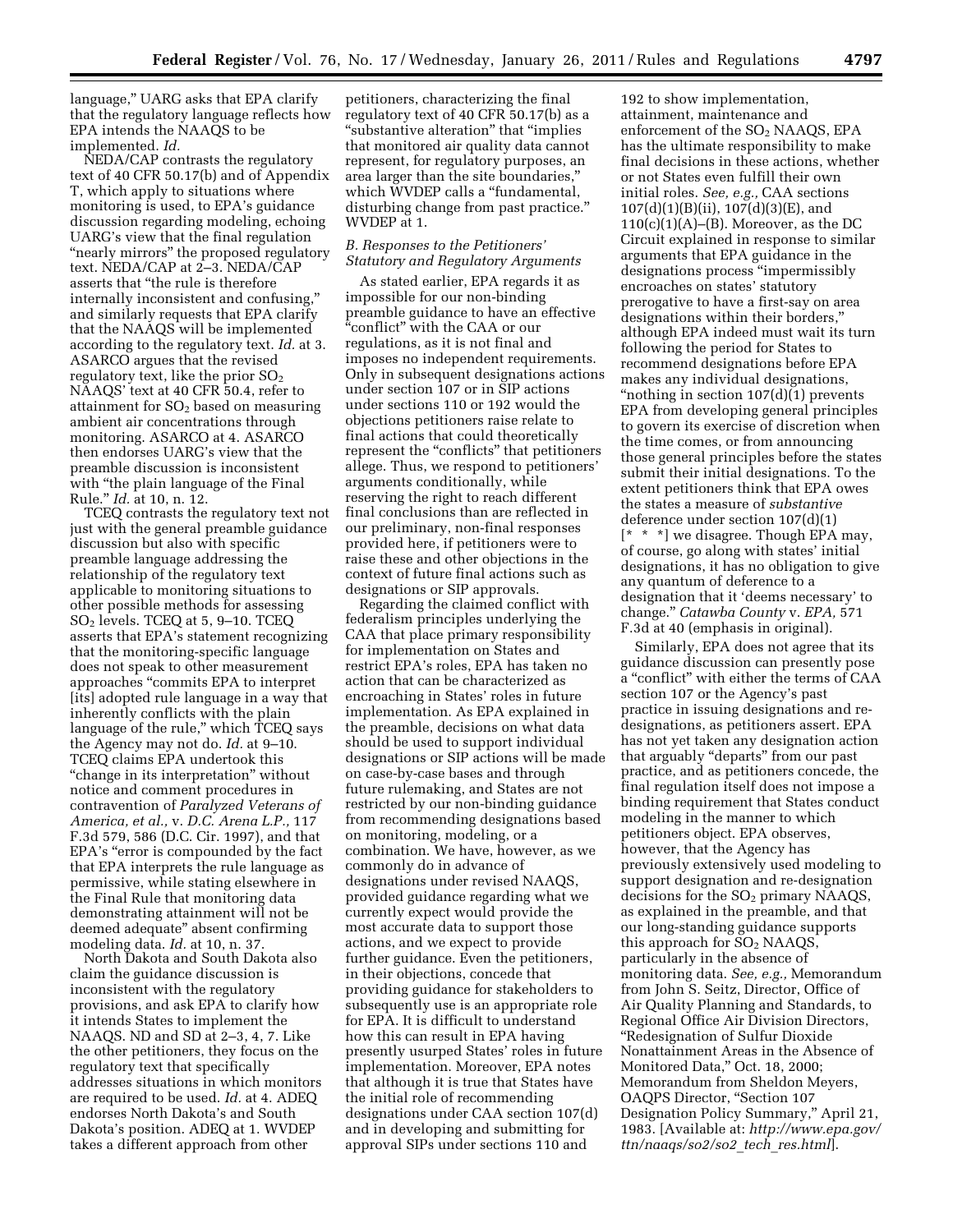EPA does not agree that the preamble discussion of the possible approach of implementing CAA section 110(a)(1) actually imposes a requirement to demonstrate attainment with the revised NAAQS on a specific schedule as a consequence of the final rule. As petitioners observe, we have not promulgated such a requirement, and the application of this approach in a future section 110(a)(1) SIP approval or disapproval action would be the first instance in which EPA could allegedly act in conflict either with the applicable provisions of section 110(a)(1) itself or with our prior practice regarding this provision for  $SO<sub>2</sub>$  or any other NAAQS pollutant. If any interested party objects to such an approach that EPA might propose in such a future action, EPA will respond to that objection then. In the meantime, we note that section 110(a)(1) is fairly straightforward in providing that following revision of a NAAQS States are to adopt and submit SIPs that ''provide[] for implementation, maintenance, and enforcement'' of the NAAQS, and EPA is required on a caseby-case basis to take action under CAA section  $110(k)(3)$  to approve or disapprove such a SIP based on whether it meets the applicable requirements of the Act. EPA has not yet "significantly changed'' how this statutory requirement applies.

As for the argument that the 1990 CAA amendment to section 171(2)'s definition of ''nonattainment area'' forces a conflict with the EPA's preamble discussion, again, EPA does not consider it possible for non-binding guidance to create such a conflict. Petitioners should present this argument, if at all, in the context of an actual implementation action that could theoretically cause such a conflict. Moreover, petitioners' argument appears to make the remarkable claim that because the amended section 171(2) definition removed explicit reference to both monitoring and modeling, it somehow follows that EPA may use the former type of non-referenced data to support nonattainment designations but may not use the latter. It is not clear how the statutory text can compel this result, and the legislative history cited by petitioners appears to endorse the use of both monitoring and modeling, as necessary and appropriate, on a case-bycase basis. Clearly, the opportunity to endorse or object to the use of either monitoring or modeling (or some combination) will be available in future implementation actions, but it is not apparent that Congress issued an absolute prohibition on the use of

modeling that EPA's guidance in advance of such an action could violate.

In response to the arguments that the preamble guidance conflicts with the promulgated regulatory text of the final rule, again EPA points out that there can be no such effective conflict between promulgated final action (the regulations) and non-binding guidance discussions that address how EPA may act in future. The final regulatory text is binding, as are the final preamble explanations of how that specific regulatory text must be implemented, but the rest of EPA's implementation discussion is not.

In any case, EPA addressed the relationship of the regulatory provisions in section 50.17 (b) referring to "at an ambient monitoring site'' and similar provisions in Part 50 Appendix T related to when the primary NAAQS for SO2 ''are met at an ambient air quality monitoring site'' and the non-binding guidance elsewhere in the preamble relating to potential implementation strategies. EPA stated that the references to monitoring in the rule "makes clear that the regulatory text refers to situations where compliance with a NAAQS is measured by means of monitoring. This text does not restrict or otherwise address approaches which EPA or States may use to implement the new 1-hour NAAQS, which may include, for example, use of modeling.'' 75 FR at 33582. There consequently is no such conflict as petitioners allege, even if EPA's implementation discussions were other than nonbinding initial guidance. Thus, where monitoring is used, sections 50.17 and the corresponding provisions in Part 50 Appendix T are to be followed. But where on case-by-case bases additional tools are used to accurately assess  $SO<sub>2</sub>$ concentrations, such as where monitoring would not yield reliable data of the maximum 1-hour daily concentrations in an area or location, it is clear that States and EPA may make use of those tools separate from the regulatory provisions governing monitoring's use to evaluate whether the ambient air quality exceeds the NAAQS for  $SO<sub>2</sub>$ , as defined by the specified level, averaging time, and form. Nothing in the Act prohibits this approach. *See, e.g.,* CAA sections  $107(d)(3)$  (any "air quality data" may be used for redesignations); 110(a)(1) (does not address the issue of the types of data States may use in devising plans for implementation, maintenance, and enforcement of a primary NAAQS); 192(a) (does not specify the types of data that may support a demonstration that a non-attainment area has attained a NAAQS). Again, only in those

possible future actions would it be possible to evaluate whether the State's or EPA's implementation actually then "conflicts" with the regulatory text.

Finally, it must be repeated that whether monitoring or modeling is used in assessing compliance with the NAAQS, all elements of the NAAQS must be satisfied so that the ultimate determination remains identical: whether the three-year average of the 99th percentile of daily maximum 1 hour average concentrations of  $SO<sub>2</sub>$ exceed 75 ppb. The preamble discussion of implementation approaches is consistent with, and does not affect, this requirement.

#### **V. Impact on Final Standard Issue**

#### *A. Petitioners' Arguments*

Several petitioners claim that EPA's guidance discussion has a present impact on the promulgated NAAQS, either to make it more stringent, of the wrong "form," or impossible to measure compliance with. UARG asserts that the guidance ''has the effect of making the new standard more stringent than the lower end of the range of the standard in the Proposed  $SO<sub>2</sub>$  Rule because of the conservatism of modeling analyses.'' UARG at 18. Later, however, UARG states that ''the new 1-hour standard for SO2 *could effectively* become more stringent than the lower end of the 50 to 100 ppb range that was proposed for comment based on studies that relied on monitored SO2 levels.'' *Id.* at 28 (emphasis added). ''EPA's *recommended*  approaches for modeling of sources of  $SO<sub>2</sub>$ —including EPA's insistence on the use of peak emission rates for all modeled sources—will in all *likelihood*  substantially over-predict concentrations of SO2 thereby *possibly*  falsely indicating violations of the new 1-hour SO2 NAAQS.'' *Id.* at 28–29 (emphasis added). UARG continues that ''[m]odeled predictions of source impacts will also *likely* be unrealistically high because of the approaches that are being used to determine the regional background values that *should be* added to predicted source impacts. [\* \* \*] Although EPA *does not require* States to use this approach, the Agency's failure to have in place rules that *suggest* better options make[s] it *likely* that States *could*  continue their current practice.'' *Id.* at 29 (emphasis added). ''In short,'' UARG argues, ''because models routinely overpredict short-term concentrations of SO2, the use of modeling to assess compliance with the new  $SO<sub>2</sub>$  standard *could have* the effect of making the new SO2 standard—as implemented—more stringent than 75 ppb and, indeed,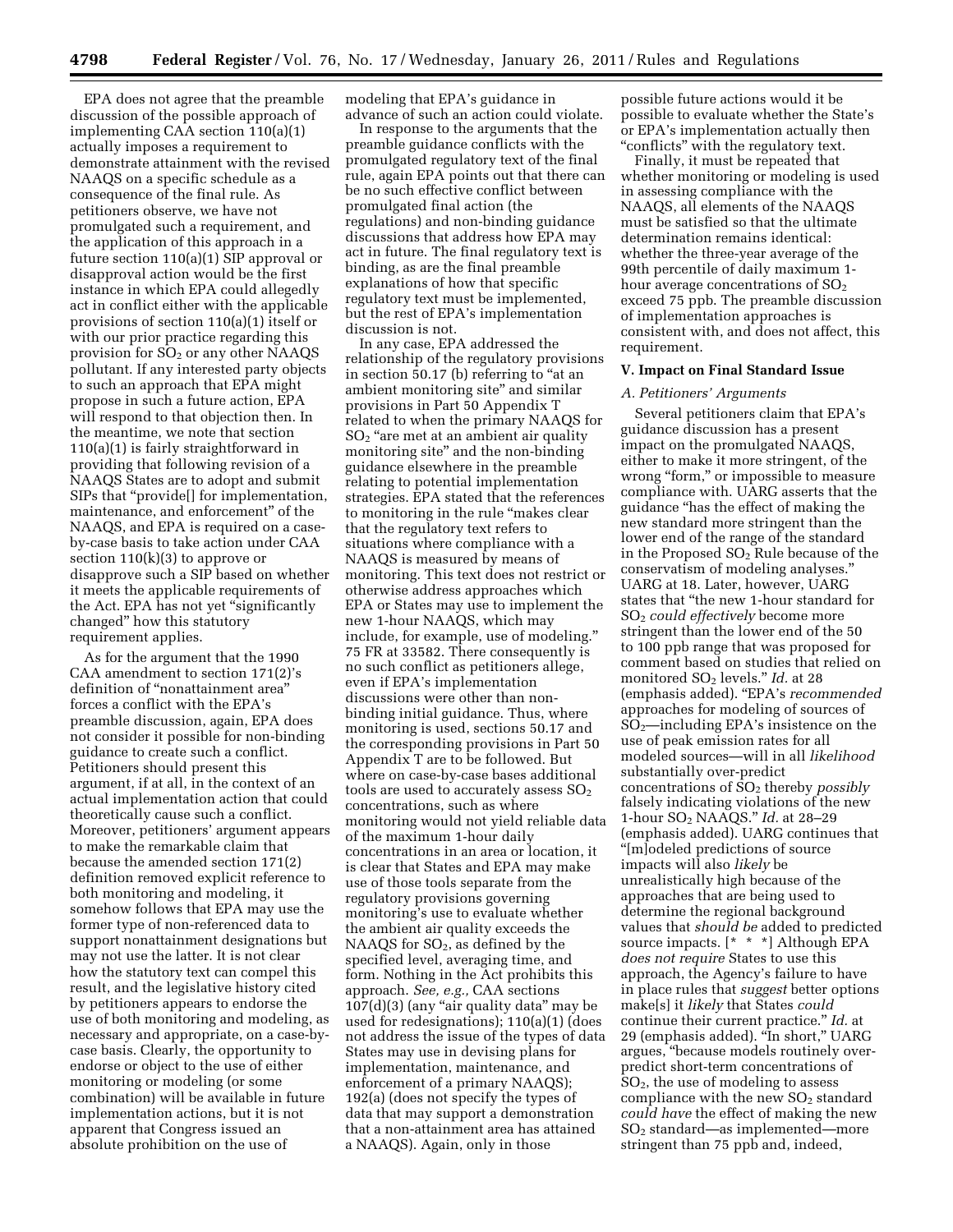*could* effectively make the standard more stringent than even the lower end of the 50 to 100 ppb range that EPA'' proposed. *Id.* (emphasis added).

ASARCO cites *Appalachian Power Co.* v. *EPA,* 208 F.3d at 1027, and *Donner Hanna Coke Corp.,* 464 F. Supp. At 1304, for the proposition that the method of determining compliance can affect the stringency of the standard or the level of performance needed to meet the standard. ASARCO at 11. ASARCO notes that it commented on the proposed rule to claim that current modeling is conservative and that there is a discrepancy between modeling and monitoring data. *Id.* "How attainment *must* be demonstrated similarly *can*  affect the stringency of the standard and the requirements that may be imposed on sources within the area,'' ASARCO asserts. Id. (emphasis added).

TCEQ, with the endorsement of ADEQ (*see* ADEQ at 2), makes a different kind of argument, alleging that EPA's guidance discussion lacks an explanation for ''why dispersion modeling is an appropriate comparison or 'fit' for the form of the standard,'' and that EPA's actual promulgation of 40 CFR 50.17(b) governing compliance shown by monitoring is itself arbitrary and capricious. TCEQ at 3. The guidance results in ''an inappropriate form of the standard," TCEQ claims, which it asserts is "probabilistic" as opposed to ''deterministic,'' which it considers EPA's generally preferred modeling method to be. *Id.* at 5–9. TCEQ states that in the REA, EPA developed a statistical model to determine 5-minute peak  $SO<sub>2</sub>$ concentrations and concluded that at a given level of  $SO<sub>2</sub>$ , a 99th percentile form of a 1-hour standard is effective at limiting 5-minute peak  $SO<sub>2</sub>$ concentrations. *Id.* at 5–6. TCEQ characterizes the form of the final NAAQS as ''the 3-year average of the 99th percentile of the annual distribution of daily maximum 1-hour average concentrations,'' as set forth in 40 CFR 50.17(b) applicable to situations in which monitoring is used. *Id.* at 6. TCEQ states that following the proposed SO2 NAAQS, EPA issued guidance regarding implementation of the PM2.5 and NO2 NAAQS which indicates there is difficulty integrating modeling and monitoring data, which ''would also be true for the SO<sub>2</sub> standard." *Id.* at 6–7. TCEQ complains that EPA has, like for  $PM2.5$  and  $NO<sub>2</sub>$ , adopted a "form" of the SO2 NAAQS for which the Agency has not yet explained how to translate the modeling results into a form appropriate for comparison to the new standard. *Id.*  at 7. TCEQ asserts EPA must refine modeling procedures to "realistically

address the frequency of peak shortterm impacts in order to appropriately implement the new 1-hour  $SO<sub>2</sub>$ NAAQS," and that the "joint frequency of worst-case cumulative emissions and adverse dispersion conditions become more important for probabilistic ambient standards.'' *Id.* 

EPA's preferred model for  $SO<sub>2</sub>$ implementation, "AERMOD," instead, is a ''deterministic'' model that provides point estimates based on a worst-case set of input parameters that TCEQ argues is not appropriate for probabilistic standards. *Id.* at 7–8. Use of peak emissions for all sources on a continuous basis will lead to overestimates of the frequency of peak total impacts, TCEQ claims, while a model should instead consider the use of a frequency distribution of emissions for the sources being considered in order to "match" the adopted form of the standard. *Id.* at 8. TCEQ recognizes that EPA allows States to propose to use other models than AERMOD, but complains that EPA "requires an arduous demonstration before [it] will approve the use of other models.'' *Id.*  TCEQ claims that EPA's preferred air dispersion models have not been developed to predict short-term locations of maximum concentration or account for a probabilistic standard. *Id.*  TCEQ claims that where the probability of simultaneous occurrence of peak emissions and worst-case meteorology is low, standard modeling will exaggerate ambient concentrations, particularly where sources do not operate continuously and make ''overly conservative'' modeled projections inappropriate for use in designations. *Id.* at 8–9.

#### *B. EPA's Response*

First, as UARG's arguments suggest by their own terms, and as we have explained regarding the other procedural and substantive objections petitioners raise, the claims that EPA's discussion has an impact on the promulgated standard ignore the fact that the guidance is not final binding action that has any immediate and direct effect on anything. As UARG appears to recognize, future implementation actions using EPA's ''recommended'' approaches which EPA "does not require" "could" have an impact by "possibly" or "likely" resulting in States using modeling in a way to "likely" overestimate  $SO_2$ emissions only if, in fact all of that actually occurs, which it may not. Thus, UARG's claim as presented necessarily concedes that any arguable impact on NAAQS compliance of the guidance discussion is speculative at this point.

There is no reason to accept this result as inevitable, and if, in a given case (such as PSD permitting), UARG believes that a particular modeling method is over-predicting  $SO_2$ emissions in a manner that is not representative of a source's potential to cause or contribute to a NAAQS exceedance, it will in that future action be able to object based on the facts then presented. But here there are no such facts to dispute, and it is therefore not possible for the guidance itself, as expressed in EPA's preamble, to have any impact on the NAAQS.

Likewise, ASARCO's objection raises an issue that does not presently exist, as the final rule does not in fact provide that modeling ''must'' be used to demonstrate attainment, but instead leaves for future actions the decision whether in specific cases monitoring or modeling or some combination of the two will best measure ambient  $SO<sub>2</sub>$ concentrations. If EPA were to determine in a given action that the monitoring data were not sufficient to determine an area's attainment status, and thus that the area would have to be categorized as unclassifiable until sufficient monitoring data or modeling results were available, that designation would be the result of the insufficiencies in the data, not of anything that EPA has done in the final rule or discussed in the preamble guidance. Although it might seem to petitioners that monitoring, where actually conducted, should be inherently more accurate than modeling, this is not necessarily the case with respect to  $SO_2$ . In fact, "[i]n the past, EPA used a combination of modeling and monitoring for  $SO<sub>2</sub>$  during permitting, designations and redesignations in recognition of the fact that a single monitoring site is generally not adequate to fully characterize ambient concentrations, including the maximum ground level concentrations, which exist around stationary  $SO<sub>2</sub>$ sources.'' 75 FR at 35559. This is especially important because "[t]he 1-hour NAAQS is intended to provide protection against short-term (5 minute to 24 hour) peak exposures.'' *Id. See American Lung Ass'n* v. *EPA,* 134 F. 3d at 392–93 (remanding EPA's determination that such exposures to  $SO<sub>2</sub>$  do not constitute a threat to public health) and 75 FR at 35536 (5–10 minute  $SO<sub>2</sub>$  exposures can result in adverse health effects to asthmatics).

TCEQ's more detailed and alternative argument claiming that the discussion of modeling makes the form of the standard when monitoring is to be used unlawful must be similarly rejected, since at this point it is entirely